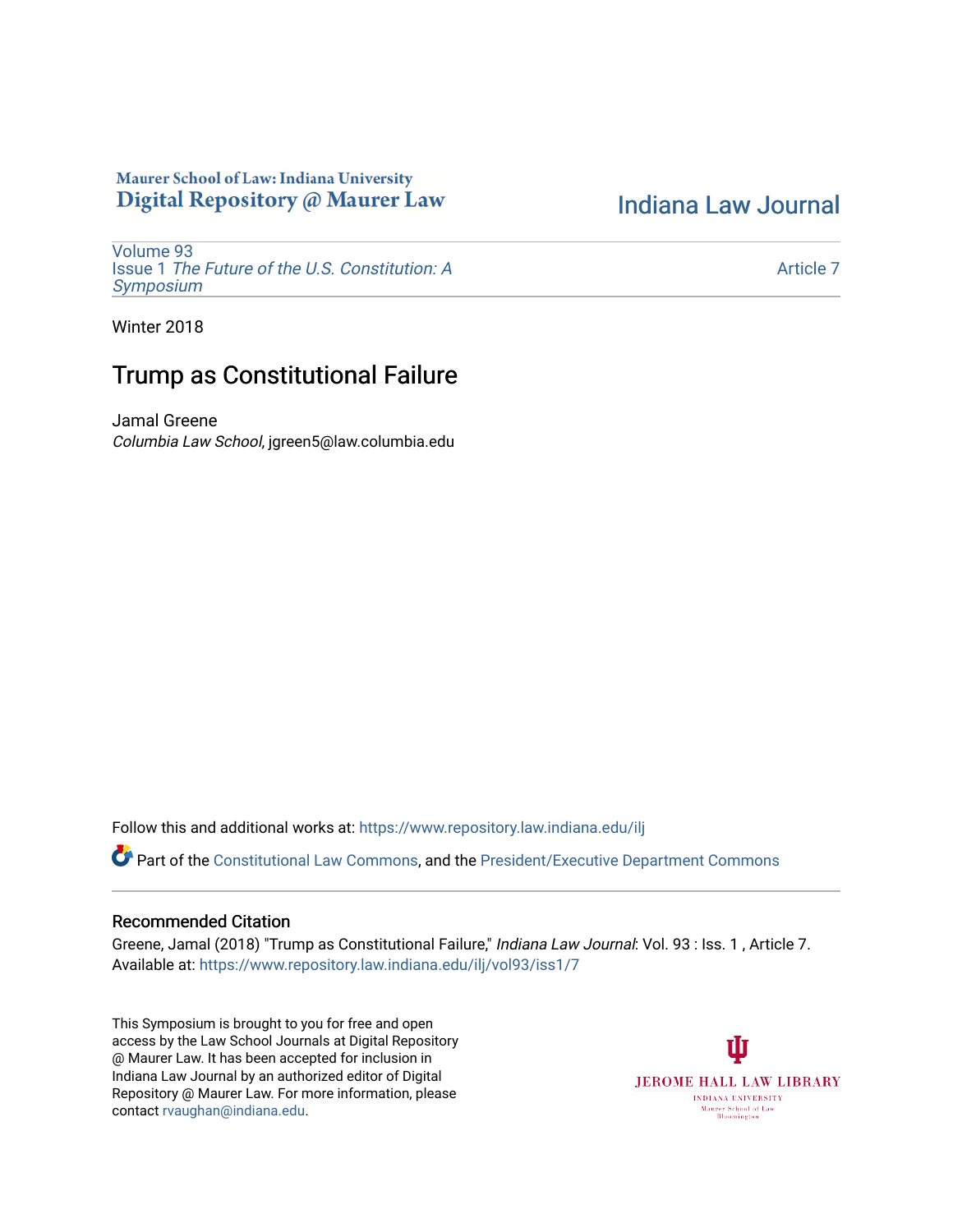# **Trump as a Constitutional Failure**

# JAMAL GREENE\*

*As democracy is perfected, the office [of the President] represents, more and more closely, the inner soul of the people. . . . On some great and glorious day, the plain folks of the land will reach their heart's desire at last and the White House will be adorned by a downright moron.*<sup>1</sup>

## <span id="page-1-0"></span>**INTRODUCTION**

The election of Donald Trump as president represented a failure of American politics. Trump is a serial liar, a sexual predator, deeply conflicted financially, hostile to bedrock democratic institutions such as free press, and ignorant of even the broad brushstrokes of important policy matters. The best evidence suggests that he is a white nationalist, a plutocrat, and a professional con artist, dangerously attracted to corrupt and incompetent sycophants, self-obsessed and aggressive to the point of psychopathy, and otherwise temperamentally unfit to be in charge of the world's largest military and nuclear arsenal. There is some evidence that Trump or members of his campaign conspired with a hostile foreign power to help secure his election.<sup>2</sup> His electoral opponent (whom he promised to prosecute criminally if elected) received nearly three million more votes than he did, $3$  and he assumed office as the least popular elected president in recorded history.<sup>4</sup> No credible account of a healthy electoral process can abide Trump's election as an acceptable outcome of that process.

But you want to know what I really think. Less clear than the status of the Trump presidency as a political failure is whether Trump's election also represented a failure of the U.S. Constitution. Do our constitutional arrangements predict just the kind of political failure that materialized in November 2016? If so, does that mean that the long-term remedy for that failure lies in constitutional reform? Does our constitutional fate, in other words, determine our political fate?

Before seeking to answer that question, it is important to note that its premise is not necessarily a politically partisan one. Trump ran as a Republican, but it is not just possible, but easy to imagine the American Left producing a corrupt and boorish demagogue who ascends to the apex of U.S. politics. Indeed, it would not be surprising if Trump himself appropriated some progressive rhetoric before all was

<sup>\*</sup> Dwight Professor of Law, Columbia Law School.

<sup>1.</sup> H.L. MENCKEN, *Bayard vs. Lionheart*, *in* ON POLITICS: A CARNIVAL OF BUNCOMBE 21 (Malcom Moos, ed., 1956). Mencken wrote those words in 1920. *Id.* at 17.

<sup>2.</sup> *See, e.g.*, Jo Becker, Adam Goldman & Matt Apuzzo, *Russian Dirt on Clinton? "I Love It," Donald Trump Jr. Said*, N.Y. TIMES (July 11, 2017), https://www.nytimes.com /2017/07/11/us/politics/trump-russia-email-clinton.html [https://perma.cc/5MSG-ZZR9].

<sup>3.</sup> Gregory Krieg, *It's Official: Clinton Swamps Trump in Popular Vote*, CNN: POLITICS (Dec. 22, 2016), http://www.cnn.com/2016/12/21/politics/donald-trump-hillary-clintonpopular-vote-final-count/index.html [https://perma.cc/V4PR-3F3E].

<sup>4.</sup> Madeline Farber, *Donald Trump's Approval Ratings Have Hit a Historic Low Before He Takes Office*, TIME (Jan. 17, 2017), http://time.com/4636142/donald-trump-inaugurationpolls-approval-ratings [https://perma.cc/YF5N-W534].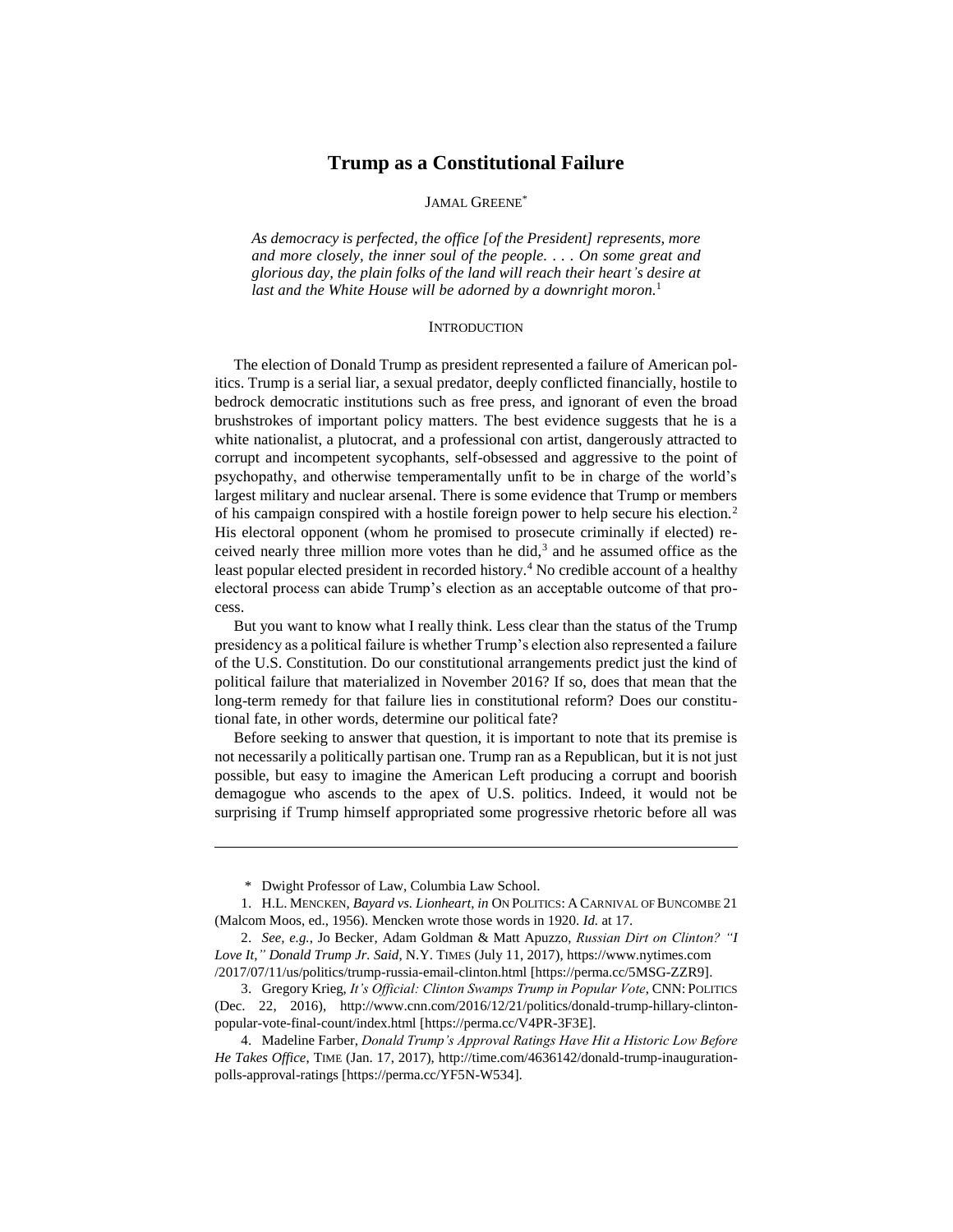said and done. Trump is today's preoccupation, but the question is whether he is a symptom of a chronic disease or merely a seasonal one.

Determining the causes of Trump's election will occupy political scientists, historians, sociologists, anthropologists, and economists for the rest of human history. Constitutional lawyers will have their own set of narratives. What follows is one contribution to that discussion. The basic claim is that there is a widening gap between the democratic order the U.S. Constitution presupposes and the one it governs. Unless that gap narrows, the at least occasional ascendancy of populist demagogues to the U.S. presidency is certain.

As Part I explains, the American constitutional system assumes a certain sort of democratic culture. That assumption is encapsulated in Chief Justice John Marshall's dictum, in *M'Culloch v. Maryland*, that the Constitution is "intended to endure for ages to come, and, consequently, to be adapted to the various crises of human affairs."<sup>5</sup> The U.S. Constitution indeed lacks "the prolixity of a legal code," but subsequent history confirms that its relative sparseness is not, as Marshall maintained, because it is "*a constitution* we are expounding."<sup>6</sup> The U.S. Constitution is among the world's least prolix and most difficult to amend. These attributes contribute to its mystique, but also render the constitutional text a radical underspecification of the American constitutional system.

What stands in the place of the text is a set of norms and conventions that are the product of democratic culture. Thus, we refuse to wall off our borders, even as we regulate immigration. We have peaceful transitions of power, even where there may be electoral irregularities. We do not promise or threaten to jail our political opponents during the election, even when there may be evidence of crimes committed. We view nepotism as inherently suspicious. We reject the interference of hostile foreign states into our elections, even when they offer valuable information. We do not ban immigrants based on religion, or (openly) pillage the natural resources of defeated enemies. We act on the basis of our values and not simply our power.

These norms appear obvious to those trained in the law or experienced in politics but they are not codified. They are subject to accretion and erosion but—and this is critical—rarely do they change through avulsion. This pattern of growth and decay in governing norms reflects a culture of respect for tradition, for existing institutions, and for the wisdom of prior generations. The U.S. Constitution lives less in its sparse text than in the connective tissue its normative order forms and reinforces.

But maintaining an unwritten constitutional order requires a democratic culture that is, to put it plainly, prosocial rather than antisocial. Consider two ideal types of pluralistic democratic cultures. One operates on the basis of deliberation towards consensus, in the style envisioned by theorists such as John Rawls and Jürgen Habermas. The political community ruminates rationally and produces a dominant view. That view remains subject to contestation but its legitimacy is essentially accepted as the product of democratic deliberation in which citizens were able to participate on broadly equal footing. This democratic culture is prosocial; its participants recognize their status as essentially equal members of a society—a collective enterprise

<sup>5.</sup> 17 U.S. (4 Wheat.) 316, 415 (1819) (emphasis omitted), *superseded by constitutional amendment*, U.S. Const. amend. XVI.

<sup>6.</sup> *Id.* at 407.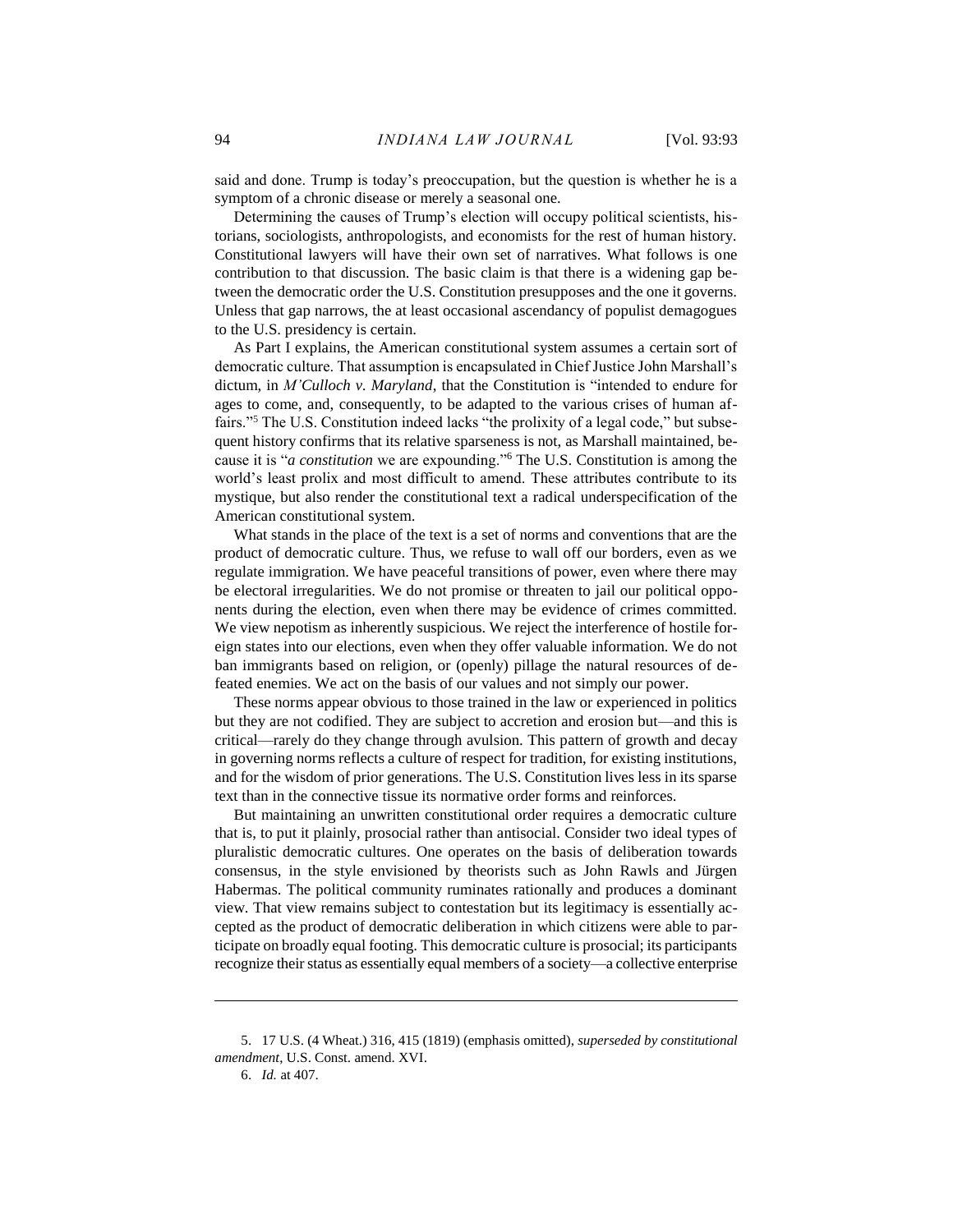—that needs rules of decision in order to progress.

<span id="page-3-0"></span>The other ideal type of pluralistic democratic culture operates on the basis of power, in the style described by Carl Schmitt.<sup>7</sup> Ideas are thoroughly discussed, perhaps even debated, but not in the service of persuasion. The ideas that win out are not the products of deliberation, much less consensus. They are those whose promoters have access to institutions that enable them to dominate and suffocate the ideas of others. This democratic culture is antisocial; its participants adopt an antagonistic posture towards each other and seek constantly to undermine and marginalize those who hold opposing views.

This Essay argues that democratic culture in the United States is increasingly antisocial, and may become so to a degree that the American constitutional system cannot accommodate. President Trump's election is a harbinger of this constitutional failure. As Part II explains, Trump's hostility to the sustaining norms of the constitutional system reflects the ascendancy of a fundamentally antagonistic and hegemonic approach to democratic politics. The rise of this political culture is enabled by technological changes that have diminished the role of intermediaries in public life in ways that have contributed to political polarization and social balkanization.

We need not assume that a polity exhibiting these antisocial features is ungovernable, but it is safe to say that its constitutional arrangements require strong rules of recognition. Relying on soft, unwritten norms is an invitation to abuse by whoever happens to be in power, which we can then expect to invite retaliatory abuse when power shifts.<sup>8</sup> The existing U.S. Constitution is of a type one would expect of a reasonably socialized culture, but its politics are approaching those of a post-conflict society.

Part III discusses what to do about the potential mismatch between American constitutional arrangements and American politics. Without assuming that any course of action will be successful—the forces arrayed against deliberative democracy are formidable—it is fair to say that the most promising strategies tend to channel the exercise of power and the promulgation of policy into processes of political negotiation.

Reform in at least three broad areas might assist toward that end. First, American electoral institutions could be better suited to negotiated action. We should seek to bolster supermajority requirements, such as the filibuster, while at the same time seeking means of eroding party discipline by creating greater and more varied electoral competition. Second, we must think creatively about restoring or creating institutions of trust that can act as intermediaries between the public and our political actors. New models of media financing, including through public processes, or establishing government bodies tasked with public integrity may be better suited to the present moment than previously believed. Third, the judiciary has a role to play in reorienting our rights discourse toward dialogue, both between judges and political actors and within the political branches themselves.

<sup>7.</sup> *See generally* CARL SCHMITT, THE CONCEPT OF THE POLITICAL (George Schwab trans., Univ. of Chi. Press expanded ed. 2007) (1932).

<sup>8.</sup> *See* David E. Pozen, *Self-Help and the Separation of Powers*, 124 YALE L.J. 2 (2014); Mark Tushnet, *Constitutional Hardball*, 37 J. MARSHALL L. REV. 523 (2004).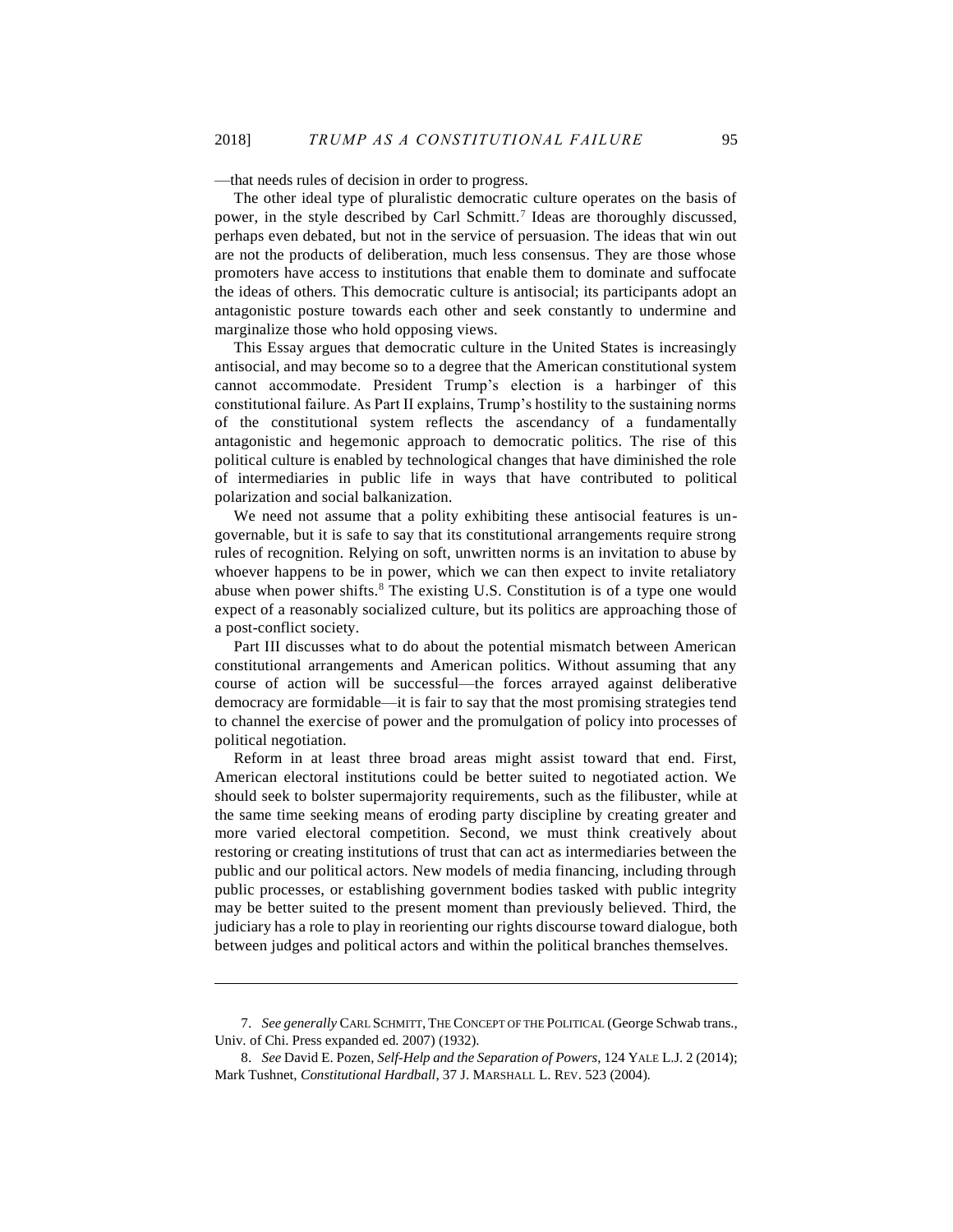I.

The U.S. Constitution is short, roughly 4500 words, and about 7500 words including amendments. But it is not short because it is a *constitution*, as Marshall would have it; nearly every constitution in the world is longer.<sup>9</sup> The U.S. Constitution is short because it is a particular kind of constitution, what is sometimes called a "framework" constitution.<sup>10</sup> Unlike, say, Mexico's constitution, which runs more than  $60,000$  words,<sup>11</sup> the U.S. Constitution does little more than to describe, broadly, a political architecture.

For example, the key powers to which the first three articles are committed—the legislative, executive, and judicial—are nowhere defined in the Constitution. The document permits Congress to tax and spend for the general welfare and to regulate interstate commerce, but it neither further defines those ends nor discusses the role of states in addressing the same subjects. It does not tell us whether there is to be an administrative state and, if so, what its permissible contours are. It does not explicitly grant to Article III judges the power of judicial review and indeed does not even establish a federal court system. The rights the Constitution provides are sparse and are generally stated in abstract terms.

In addition to being sparse, the U.S. Constitution is difficult to amend. A formal amendment requires a two-thirds majority in Congress and the agreement of thirtyeight states, nearly all of which have bicameral legislatures.<sup>12</sup> More than 11,000 amendments to the U.S. Constitution have been proposed in Congress; only 27 have been ratified, including just 17 in the last 226 years and one in the last 46.<sup>13</sup> The German Basic Law has been amended more than 60 times in 68 years;<sup>14</sup> the South African Constitution, 17 times in 21 years;<sup>15</sup> the Mexican Constitution, more than 500 times in just a century of life.<sup>16</sup>

A constitution that is short, abstract, and difficult to change relies on the political system to develop and maintain informal institutional norms. There was some sense in the American framers resting on this possibility. They were statesmen already, nearly all of the fifty-five Philadelphia Convention delegates having held political office within their own states. Most were lawyers, and all were elites.<sup>17</sup> They were

9. *See* ZACHARY ELKINS, TOM GINSBURG & JAMES MELTON, THE ENDURANCE OF NATIONAL CONSTITUTIONS 105 (2009).

10. *Id.* at 71, 84.

 $\overline{a}$ 

11. Constitución Política de los Estados Unidos Mexicanos, CP, Diario Oficial de la Federación [DOF] 05-02-1917, últimas reformas DOF 15-09-2017.

13. *See* Richard Albert, *The Difficulty of Constitutional Amendment in Canada*, 53 ALTA. L. REV. 85, 86 (2015); *see also* Kathleen M. Sullivan, *Constitutional Constancy: Why Congress Should Cure Itself of Amendment Fever*, 17 CARDOZO L. REV. 691, 692 (1996).

14. *Constitution of the Federal Republic of Germany*, FED. MINISTRY INTERIOR, https://www.bmi.bund.de/EN/topics/constitution/constitutional-issues/constitutional-issuesnode.html [https://perma.cc/7C5W-KNL5].

15. *See* S. AFR. CONST., Seventeenth Amendment Act of 2012.

16. JORGE A. VARGAS, MEXICO AND THE LAW OF THE SEA 4 (2011).

17. *See* JAMES LINCOLN COLLIER & CHRISTOPHER COLLIER, DECISION IN PHILADELPHIA:

<sup>12.</sup> The only state with a unicameral legislature is Nebraska. *History of the Nebraska Unicameral*, NEB. LEGISLATURE, http://nebraskalegislature.gov/about/history\_unicameral.php [https://perma.cc/P7AF-CKFV].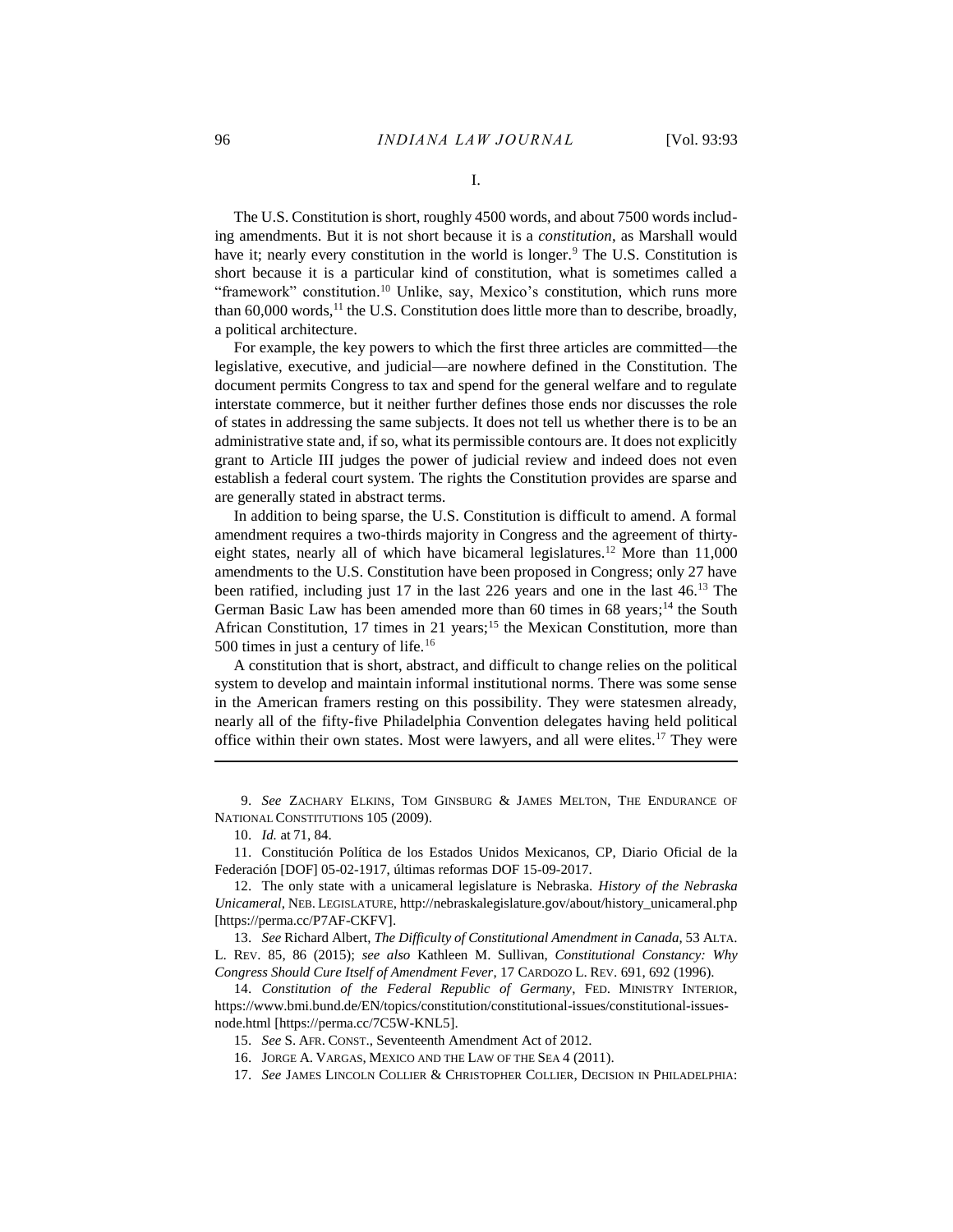accustomed to deliberation and negotiation. Moreover, a written constitution was a relatively novel thing in 1787, and the menu of institutional choices was limited relative to today.

All three branches operate in substantial part according to subconstitutional political norms. No constitutional provision specifies the manner in which congressional election or congressional voting is to be conducted, either denies or allows for filibusters or blue slips or committees, gives Congress any oversight role or subpoena or contempt power, or grants or denies it the power to create independent agencies. Although the Constitution contemplates that there will be executive officers,  $18$  it does not anticipate the rise of the administrative state or seek to accommodate either agency rulemaking or executive branch adjudication into its text. It says little of how, by whom, or under what circumstances executive officials may be removed. The Constitution does not grant the power of judicial review, establish lower federal courts, specify the term of the Supreme Court or the number of Justices on it, provide for confirmation hearings, require that the Senate consider a judicial nominee at all, or prevent Congress from stripping the Court of jurisdiction to hear controversial matters.

It is a mistake, however, to assume that the Constitution forms the sole or even the dominant basis for political continuity and solidarity within the United States. Thick political norms address and delimit all of the topics discussed above, as well as many others. Among those norms are obeying the pronouncements of the Supreme Court, sequestering the Department of Justice from specific presidential direction, maintaining conditionally open borders, cooperating in the staffing of the executive branch and the judiciary by a President of the opposing party, and permitting, indeed facilitating, media coverage of the President and other executive branch officials.

These kinds of norms may have constitutional dimensions, but they are not constitutionally specified and likely could be changed, at least over time, without any constitutional amendment. The reason they do not easily change rests in a shared sense among political and legal elites that these norms are constitutive of the constitutional system. Legal and political professionals have been socialized into a set of attitudes about what constitutes on- and off-the-wall political behavior. Whether out of a sense of tradition, solidarity, or reciprocity, public officials have generally adhered to the view that certain political practices are worth preserving even if doing so seems not to be those officials' immediate best interest.<sup>19</sup>

<span id="page-5-0"></span>To train the mind on an alternative constitutional arrangement, consider the 1988 Constitution of Brazil. The constitution was ratified three years after the country's two-decade-long military dictatorship ended with Congress's selection of opposition leader Tancredo Neves as president.<sup>20</sup> As originally drafted, the Brazilian constitution contained 245 articles and an additional 70 transitory provisions, occupying 193

THE CONSTITUTIONAL CONVENTION OF 1787 (1986).

<sup>18.</sup> *See, e.g.*, U.S. CONST. art. II, § 2, cl. 1.

<sup>19.</sup> Julia R. Azari & Jennifer K. Smith, *Unwritten Rules: Informal Institutions in Established Democracies*, 10 PERSP. ON POL. 37, 37 (2012); *cf.* Emily Bazelon, *How Do We Contend with Trump's Defiance of "Norms"?*, N.Y. TIMES (July 11, 2017), https:// www.nytimes.com/2017/07/11/magazine/how-do-we-contend-with-trumps-defiance-ofnorms.html [https://perma.cc/8ZRC-78TT].

<sup>20.</sup> Neves succumbed to illness before assuming office. Marlise Simons, *Brazil's Leader*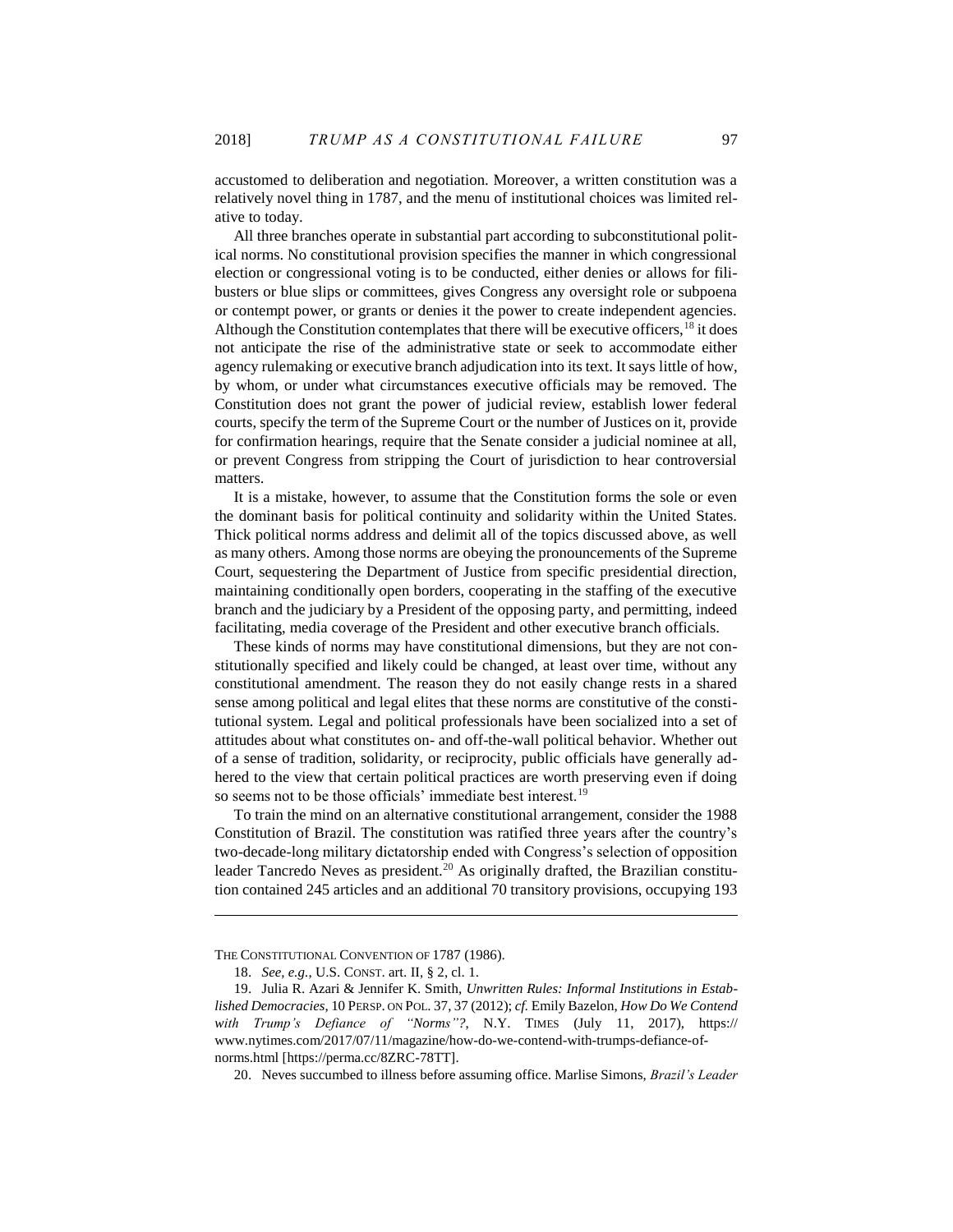<span id="page-6-0"></span>pages in the official record.<sup>21</sup> It has been amended nearly 100 times in just three decades since then. As Keith Rosenn notes, the Brazilian constitution, unlike its U.S. counterpart, contains "a great many detailed rules normally found in ordinary legislation or regulations,"<sup>22</sup> the result in part of a "generalized concern about disrespect for law."<sup>23</sup> Thus, the constitution defines "usury" as charging a real rate of interest in excess of twelve percent a year.<sup>24</sup> It contains extensive and detailed workers' rights provisions, specifying an eight-hour work day and a forty-four-hour work week.<sup>25</sup> It has been amended to provide, for example, for the financing of the public lighting service and to provide a monthly pension to rubber tappers.<sup>26</sup>

In light of Brazil's civil law tradition and Portuguese influence, the level of detail in its constitution is likely overdetermined.<sup>27</sup> Still, it is not surprising that a highly fractured, postauthoritarian political order eschewed a framework constitution over what might be deemed a Frankenstein one.<sup>28</sup> Brazil's political culture had a deep tradition of popular mobilization and political opposition, including during military rule. But it had no corresponding culture of deliberation and negotiation among rivals or of peaceful transitions of authority; rather, it had a shameful history of human rights abuses committed by its military leaders against political opponents. The Brazilian Constitution was designed for a society lacking a rich preexisting deliberative culture. Skepticism about the nation's political norms shows through the text.

II.

As the Brazil example implies, not all democracies are able to satisfy the conditions necessary to maintain thick but informal political norms.

Consider two ideal types. In the first, conflicting interests accept a common set of basic and constitutive political values—the equality and dignity of persons, the impartiality of the law and the political independence of judges, the centrality of a nation-state that is nevertheless situated within a global economic order, and so forth. That acceptance is, following Cass Sunstein, incompletely theorized;<sup>29</sup> following John Rawls, it reflects an overlapping consensus.<sup>30</sup> Various individuals and groups within the society hold different worldviews, and so the conceptions that flesh out

*Dies at Age 75; Never Sworn In*, N.Y. TIMES (Apr. 22, 1985), http://www.nytimes.com /1985/04/22/world/brazil-s-leader-dies-at-age-75-never-sworn-in.html [https://perma.cc /G96D-5G7R].

<sup>21.</sup> Keith S. Rosenn, *Brazil's New Constitution: An Exercise in Transient Constitutionalism for a Transitional Society*, 38 AM. J. COMP. L. 773, 777 (1990).

<sup>22.</sup> *Id.* at 778.

<sup>23.</sup> *Id.*

<sup>24.</sup> *Id.* at 798; *see* CONSTITUIÇÃO FEDERAL [C.F.][CONSTITUTION] art. 195, sec. VIII, ¶ 3 (Braz.).

<sup>25.</sup> CONSTITUIÇÃO FEDERAL [C.F.] [CONSTITUTION] art. 7, sec. XIII (Braz.).

<sup>26.</sup> *See* Juliano Zaiden Benvindo, *The Brazilian Constitutional Amendment Rate: A Culture of Change*, I-CONNECT (Aug. 10, 2016), http://www.iconnectblog.com/2016/08/thebrazilian-constitutional-amendment-rate-a-culture-of-change [https://perma.cc/S8E6-ZSQA].

<sup>27.</sup> *See* Rosenn, *supra* note [21,](#page-6-0) at 778.

<sup>28.</sup> *See id*. at 777 n.15.

<sup>29.</sup> *See* Cass R. Sunstein, *Incompletely Theorized Agreements*, 108 HARV.L.REV. 1733 (1995).

<sup>30.</sup> *See* John Rawls, *The Idea of an Overlapping Consensus,* 7 OXFORD J. LEGAL STUD. 1 (1987).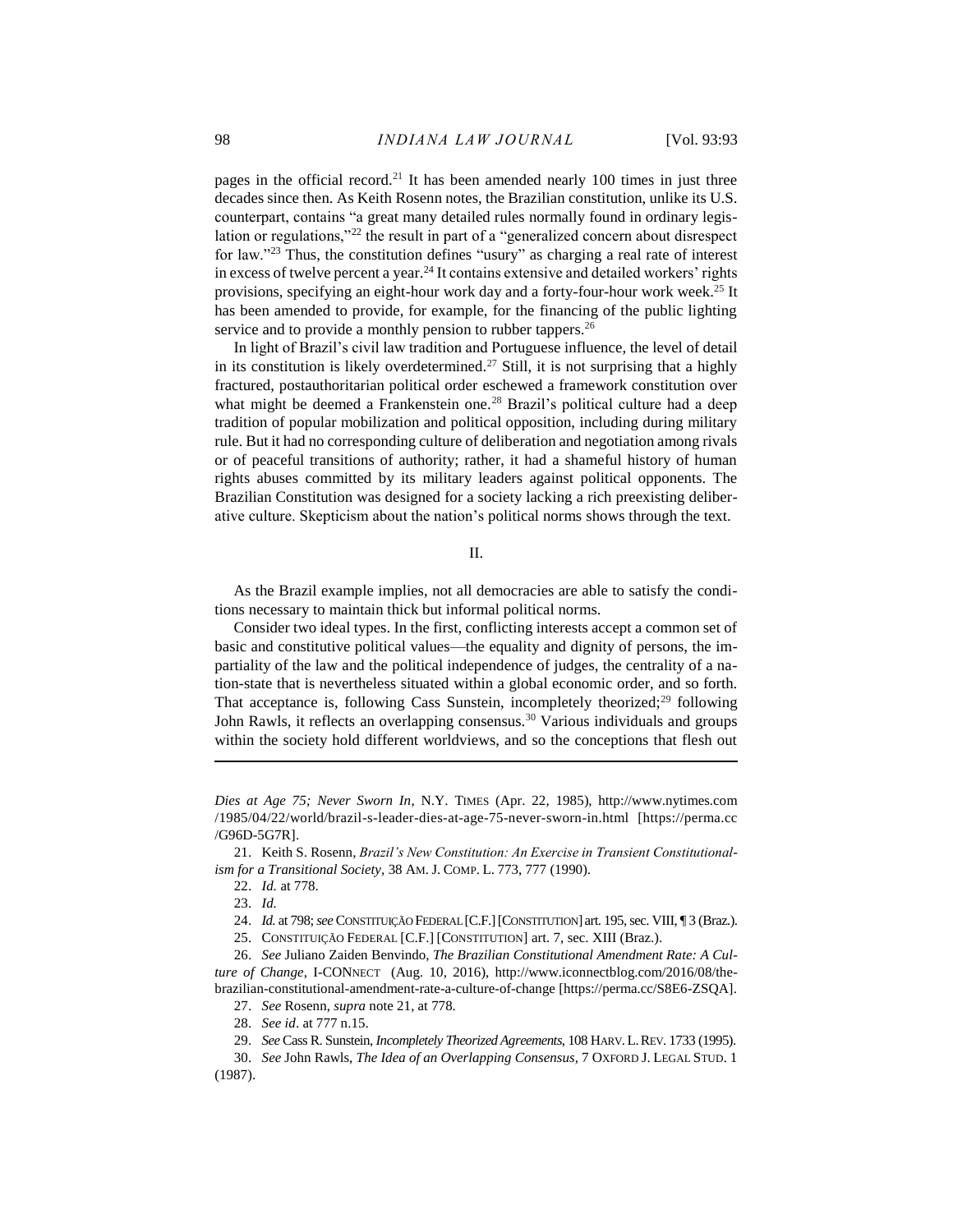the agreed upon concepts are quite different. One side believes that the importance of political and economic sovereignty dictates a wary view of global trade and immigration. The other side believes that economic equality, the dignity of workers, or the well-being of political or economic migrants requires a different balance. One side believes that government is most effective at its core functions of national security and law enforcement when a nimble and politically accountable executive exercises control over the bureaucratic machinery without significant interference from courts or legislators. The other side believes that control of that sort unacceptably threatens individual liberty or the rule of law. Each side understands and accepts the basic liberal democratic project and accepts the legitimacy of the values the other side promotes, but they weigh those values differently. Their relationship is as between political competitors rather than adversaries or enemies.<sup>31</sup> The policy outcomes that result from this kind of conflict are negotiable. Political theorists— Habermas and Rawls most prominently—have set about explicating the conditions of negotiation.<sup>32</sup>

One of those conditions, for example, is a robust and open space for political conversation.<sup>33</sup> The constitutional commitment to freedom of speech has been read as protecting a marketplace of ideas whose currency is truth.<sup>34</sup> The metaphor assumes that deregulation will lead individual participants within the marketplace to have greater, not less, access to challenging ideas and that they will have the will and capacity to reflect upon those ideas. The relationship between market actors is deliberative in the service of reaching a set of political equilibria.

The marketplace of ideas metaphor has less purchase within a second ideal type of democratic order. Within this order, participants have competing world views that either are in fact or are believed to be irreconcilable. Such a society might be notionally democratic insofar as political leadership is assigned through an electoral mechanism. But the project of each side is not to negotiate towards a policy outcome everyone can live with; it is to dominate, marginalize, and kneecap the other side. The winners and losers of such conflicts exist in a hegemonic and antagonistic relationship as one seeks any means of extending its power that it can get away with and the other seeks unrelentingly to undermine that power. The free flow of ideas serves each project, not because it facilitates negotiation, but because it facilitates conspiracy and affiliation with like-minded others. Here, democracy and distrust are sympathetic ideas; they require no reconciliation.<sup>35</sup> Political theorists have explicated the conditions under which this kind of democratic order can (see, for example, Chantal Mouffe) $36$  or cannot (see, most prominently, Carl Schmitt) $37$  redeem liberal commitments.

Which of these democratic orders sounds closer to the one that elected President

<sup>31.</sup> *See* CHANTAL MOUFFE, *Introduction: Schmitt's Challenge*, *in* THE CHALLENGE OF CARL SCHMITT 1, 5 (Chantal Mouffe ed., 1999).

<sup>32.</sup> *See generally* JÜRGEN HABERMAS, BETWEEN FACTS AND NORMS (1996); JOHN RAWLS, POLITICAL LIBERALISM (3d ed. 2005).

<sup>33.</sup> *See* Robert Post, *Participatory Democracy and Free Speech*, 97 VA. L. REV. 477 (2011).

<sup>34.</sup> *See* Abrams v. United States, 250 U.S. 616, 630 (1919) (Holmes, J., dissenting).

<sup>35.</sup> *Cf*. JOHN HART ELY, DEMOCRACY AND DISTRUST (1980).

<sup>36.</sup> *See* CHANTAL MOUFFE, THE RETURN OF THE POLITICAL (1993).

<sup>37.</sup> *See* SCHMITT, *supra* note [7.](#page-3-0)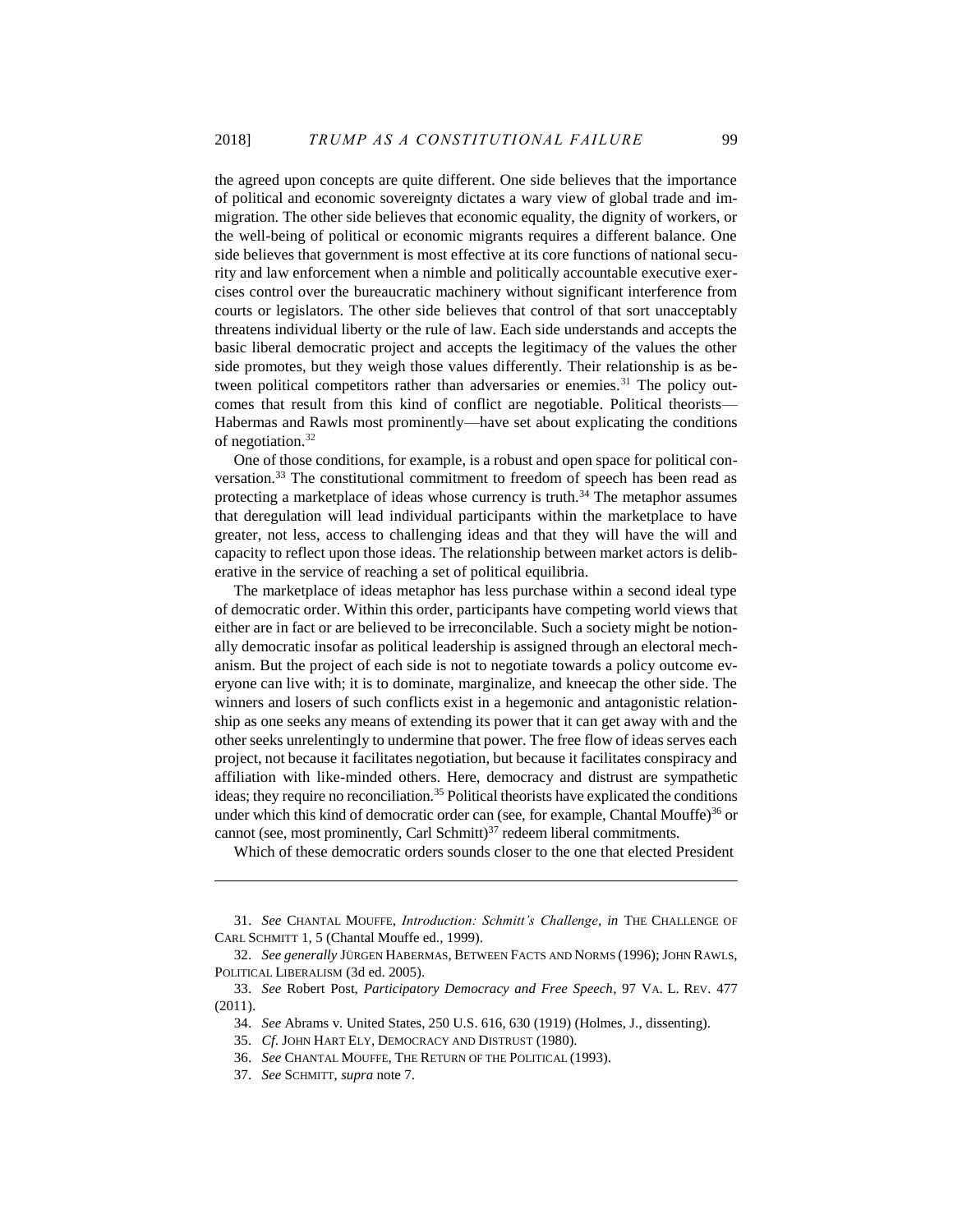Trump? The question is neither hypothetical nor glib. It is difficult to dispute that Trump himself uncannily embodies Schmitt's conception of the political, as evidenced by his campaign's apparent unblinking willingness to collude with the Russian government to tarnish Hillary Clinton.<sup>38</sup> Still, it would be too quick to speak of the electorate as a whole in such terms. The United States has a robust and politically independent press, a respected and professional federal court system, and numerous temperamentally moderate political figures, including Clinton and every major party nominee for president since at least 1984 (save, of course, Trump). Polling has consistently shown voters to be less polarized than their leaders and to have a general preference for compromise over principled opposition.<sup>39</sup>

The problem is that Americans too often understand compromise as meaning that the other side should cave. That is evidenced by consistently low approval ratings for Congress (twenty percent in a July 2017 Gallup poll $40$  and under thirty percent for eight years running) and consistently high ratings for one's own member of Congress (a five percent net positive in a  $2013$  poll).<sup>41</sup> Internalizing and accepting the wages of compromise requires a thick understanding not only of substantive policy issues but also of the shape of the political landscape. This kind of system knowledge is undersupplied in the current information environment.

John Hibbing and Elizabeth Theiss-Morse make the point effectively in their 2002 book, *Stealth Democracy*. <sup>42</sup> Hibbing and Theiss-Morse argue based on extensive survey evidence that a substantial number of Americans are hostile to ordinary politics in part because they lack the capacity or the will to recognize the fact of reasonable policy disagreement. They write:

[P]eople are simply averse to political conflict and many others believe political conflict is unnecessary and an indication that something is wrong with governmental procedures. People believe that Americans all have the same basic goals, and they are consequently turned off by political debate and deal making that presuppose an absence of consensus. People believe these activities would be unnecessary if decision makers were in tune with the (consensual) public interest rather than with cacophonous special interests.<sup>43</sup>

<sup>38.</sup> Becker et al., *supra* not[e 2.](#page-1-0)

<sup>39.</sup> *See* MORRIS P. FIORINA WITH SAMUEL J. ABRAMS & JEREMY C. POPE, CULTURE WAR?: THE MYTH OF A POLARIZED AMERICA 16–17 (3d ed. 2011); Frank Newport, *Americans Continue To Want Political Leaders To Compromise*, GALLUP (Sept. 21, 2016), http:// www.gallup.com/poll/195707/americans-continue-political-leaders-compromise.aspx [https://perma.cc/9Q54-Z4CF].

<sup>40.</sup> RJ Reinhart, *Americans' Approval of Congress Remains Low, Steady*, GALLUP (July 12, 2017), http://www.gallup.com/poll/213944/americans-approval-congress-remains-lowsteady.aspx [https://perma.cc/9GCC-7Y6D].

<sup>41.</sup> *Congress and the Public*, GALLUP, http://www.gallup.com/poll/1600/congresspublic.aspx [https://perma.cc/T5PX-NE3N]; Elizabeth Mendes, *Americans Down on Congress, OK with Own Representative*, GALLUP (May 9, 2013), http://www.gallup.com/poll /162362/americans-down-congress-own-representative.aspx [https://perma.cc/U6TZ-LBUA].

<sup>42.</sup> JOHN R. HIBBING & ELIZABETH THEISS-MORSE, STEALTH DEMOCRACY (2002).

<sup>43.</sup> *Id.* at 7.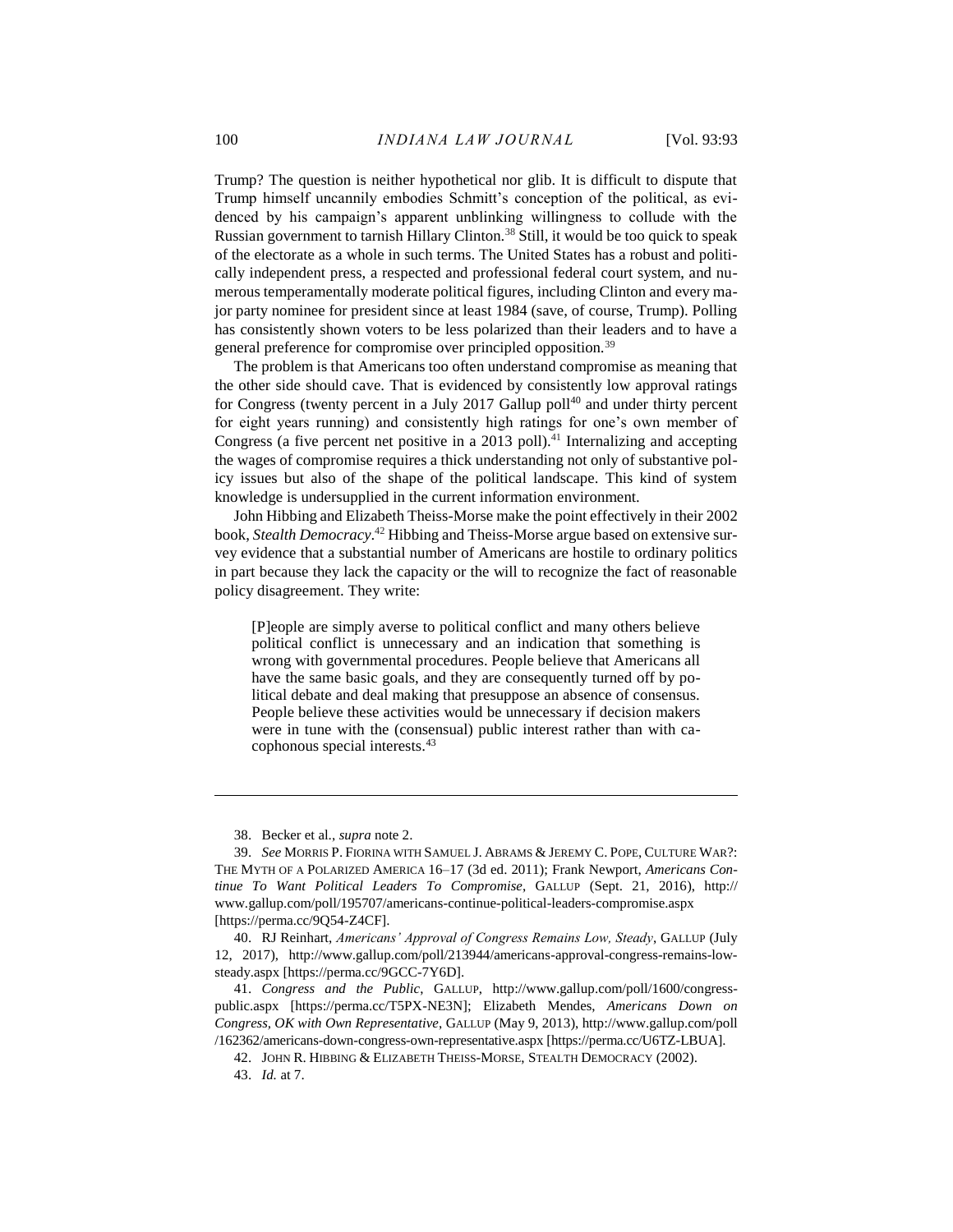Candidate Trump took advantage of this information gap by making confident but unrealistic promises—about health care, about entitlements, about ISIS, about foreign policy, about immigration, about economic growth—to especially low- information voters. His lack of any political track record meant that he had not yet shown himself to be unable to deliver on his agenda.

While the presence of people holding these views about politics is not new, it might be uniquely damaging in the present information, political, and economic environment. First, facts are in a bad way. Americans (and not just Americans) increasingly acquire factual information from diffuse and biased or otherwise unreliable sources. Technological change has enabled information to be shared more quickly and through networks customized to the interests and ideologies of the recipient. Our declining respect for truth is not a triumph of relativism but rather of its opposite: extremism. It is not that we perceive and reflect upon the ways in which perspective alters perception, but rather that we perfectly model those distortions. Our experiences are not communally shared, which in turn reinforces our mutual suspicion. The percentage of Americans with a high degree of trust in national news organizations sits at eleven percent of Republicans, thirty-four percent of Democrats, and fifteen percent of independents.<sup>44</sup> The number of institutions with the capacity to convey politically relevant facts appears to be in sharp decline.

Second, and relatedly, national politics are controlled by polarized interests that glom onto a sclerotic two-party system. Although the parties themselves have changed in character, national politics in the United States has been dominated by two—and only two—parties for nearly all of the country's history under the current Constitution. No third party candidate has ever won the U.S. presidency and no third party has even sniffed a majority in either congressional chamber. The two-party system is remarkably stable despite widespread disdain for both parties. What is less stable is *leadership* control of the composition and agenda of political officials within the parties.

Political primaries have come to be the chief means of selecting candidates as a result of progressive reform of occluded or opaque processes dominated by party bosses.<sup>45</sup> What was once controlled by insiders, often corrupt but attuned to the longterm survival of the party, is now controlled by extremists who enforce ideological purity. The prevalence of sophisticated gerrymanders combined with historic polarization levels has made the primary the only significant election for most members of Congress.<sup>46</sup> This means that the sole mechanism of political accountability for most members is *internal* to the parties. Moreover, the voters who turn out for primary elections are not a representative sample. Participation in the Republican and Democratic primaries was high in relative terms in 2016, but primary voters still

<sup>44.</sup> Michael Barthel & Amy Mitchell, *Americans' Attitudes About the News Media Deeply Divided Along Partisan Lines*, PEW RES. CTR. (May 10, 2017), http:// www.journalism.org/2017/05/10/americans-attitudes-about-the-news-media-deeply-dividedalong-partisan-lines [https://perma.cc/BJ4B-WJZ3].

<sup>45.</sup> *See* Jonathan Rauch, *How American Politics Went Insane*, ATLANTIC (July/Aug. 2016), https://www.theatlantic.com/magazine/archive/2016/07/how-american-politics-wentinsane/485570 [https://perma.cc/S3MD-ARD9].

<sup>46.</sup> *See* SEAN M. THERIAULT, PARTY POLARIZATION IN CONGRESS 59 (2008).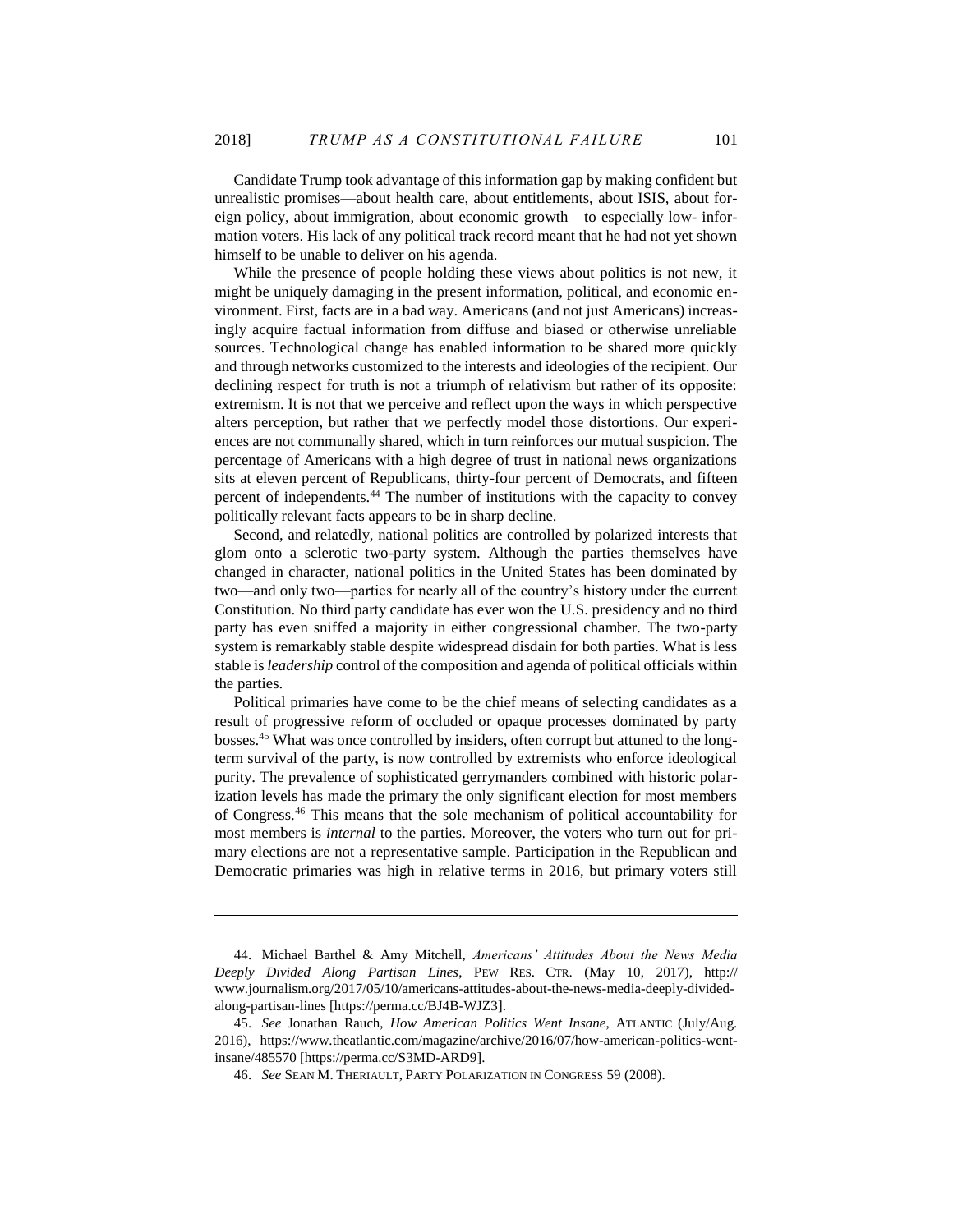represented only 28.5% of eligible voters. $47$  Less than one in ten eligible voters cast votes in the 2014 midterm elections.<sup>48</sup> These kinds of turnout numbers make primary elections susceptible to ideological appeals and funding by narrow interest groups.

Third, the current level of socioeconomic inequality in the United States, and its special causes, is likely exacerbating existing political polarization. Trump won voters without a college degree by eight points, and won white voters without a college degree by thirty-nine points, the largest such margin since 1980.<sup>49</sup> The top one percent of American families holds roughly forty percent of the country's wealth, nearly double what it held at the dawn of Jimmy Carter's presidency.<sup>50</sup> Nearly one-half of income gains in the United States from 1979 to 2007 went to the top one percent of earners.<sup>51</sup> When the economy collapsed in 2008, the federal government then bailed out banks rather than homeowners. Manufacturing jobs, once a reliable path to the middle class for Americans without a college degree, continue to be replaced by automation and, to a lesser degree, global trade.<sup>52</sup> The returns to elite higher education are substantial.<sup>53</sup> Many newly marginalized Americans feel nostalgic for a time when the middle class was larger and less diverse.<sup>54</sup>

Promising to "make America great again," Trump gave them hope. His hope was not grounded in the inclusive, optimistic, and *redemptive* politics of his predecessor. To the contrary, Trump offered comfort in the profane. For Trump, nothing was or is sacred, and so notionally, nothing stood in the way of his pursuit of his constitents'

50. These data are based on World Wealth and Income Database, whose U.S. data are available at http://wid.world/country/usa [https://perma.cc/9ZGY-JPBK].

<sup>47.</sup> *See* Drew DeSilver, *Turnout Was High in the 2016 Primary Season, but Just Short of 2008 Record*, PEW RES. CTR. (June 10, 2016), http://www.pewresearch.org/fact-tank/2016 /06/10/turnout-was-high-in-the-2016-primary-season-but-just-short-of-2008-record [https:// perma.cc/3TRN-S95M].

<sup>48.</sup> *See* Jay O'Callaghan, *Republican 2014 Primary Turnout Tops Democrats for the Second Time Since 1930*, HUM. EVENTS (Oct. 8, 2014), http://humanevents.com/2014/10/08 /republican-2014-primary-turnout-tops-democrats-for-the-second-time-since-1930 [https:// perma.cc/H2JC-BUS4].

<sup>49.</sup> *See* Alec Tyson & Shiva Maniam, *Behind Trump's Victory: Divisions by Race, Gender, Education*, PEW RES. CTR. (Nov. 9, 2016), http://www.pewresearch.org/facttank/2016/11/09/behind-trumps-victory-divisions-by-race-gender-education [https://perma.cc /E7WT-U763].

<sup>51.</sup> INT'L LABOR ORG., INT'L MONETARY FUND, ORG. FOR ECON. CO-OPERATION & DEV. & WORLD BANK GRP., INCOME INEQUALITY AND LABOUR INCOME SHARE IN G20 COUNTRIES: TRENDS, IMPACTS AND CAUSES 7 (2015), https://www.oecd.org/g20/topics/employment-andsocial-policy/Income-inequality-labour-income-share.pdf.

<sup>52.</sup> *See* MICHAEL J. HICKS & SRIKANT DEVARAJ, THE MYTH AND REALITY OF MANUFACTURING IN AMERICA (2015), http://projects.cberdata.org/reports/MfgReality.pdf.

<sup>53.</sup> *See* Dan A. Black & Jeffrey A. Smith, *How Robust Is the Evidence on the Effects of College Quality? Evidence From Matching*, 121 J. ECONOMETRICS 99 (2004); Mark Hoekstra, *The Effect of Attending the Flagship State University on Earnings: A Discontinuity-Based Approach*, 91 REV. ECON. STAT. 717 (2009).

<sup>54.</sup> *See* Daniel Cox, Rachel Lienesch & Robert P. Jones, *Beyond Economics: Fears of Cultural Displacement Pushed the White Working Class to Trump*, PRRI (May 9, 2017), https://www.prri.org/research/white-working-class-attitudes-economy-trade-immigrationelection-donald-trump [https://perma.cc/6X3L-X58P].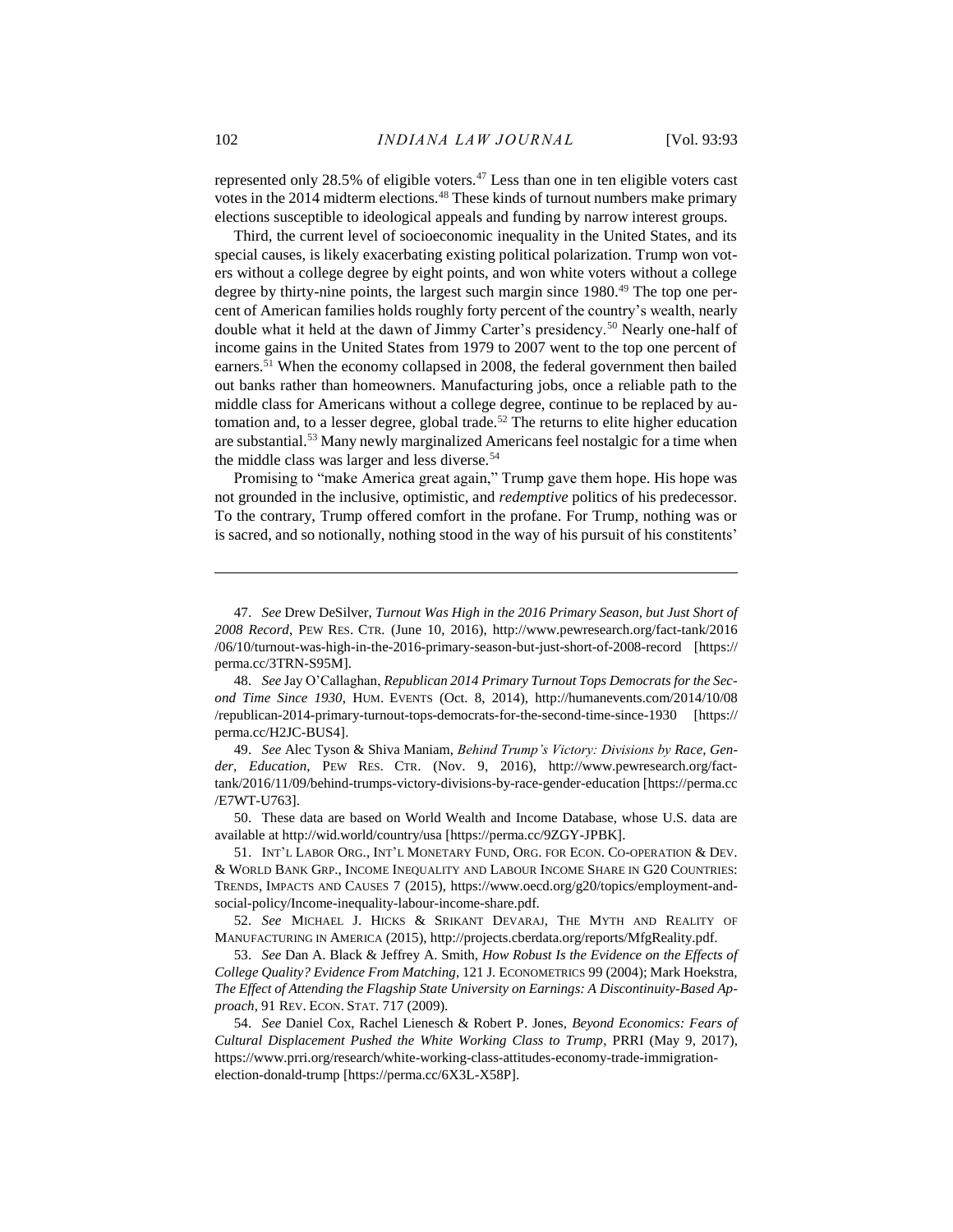interest.<sup>55</sup> Ronald Dworkin famously analogized constitutional interpretation to writing a new chapter in a chain novel.<sup>56</sup> Each new author had some discretion to forge the path ahead, but was constrained by "fit" with the previously authored material.<sup>57</sup> A president within a healthy, deliberative democratic culture faces the same opportunity and the same constraint. A president within an agonistic, Schmittian democratic culture is unconstrained by previous norms, indeed may even be hostile to those norms just for being previous. Trump is not adding a new chapter to a novel. He is writing—nay, tweeting—an entirely new text.

On Dworkin's view, law as integrity helps to constitute us as a community. It places demands on each citizen to understand the law in light of a common scheme of justice that is integral to shared political life.<sup>58</sup> The argument in favor of law as integrity applies as well to the integrity of political institutions. In a practical sense, citizens and other government actors, foreign and domestic, rely on those norms to structure their behavior and to make investments. The longevity of certain practices bears upon their wisdom,<sup>59</sup> or should at least give us pause in revising them without forethought. But it is more than that. Subconstitutional institutions are the Jenga blocks of the constituted nation; their sudden avulsion can crash the system. Specific constitutions are designed, with varying degrees of success, to map out which blocks can be removed, and how. Framework constitutions like that of the United States do not identify the blocks but rather articulate a political structure designed to resist avulsion altogether. The Constitution might be our national sacrament,  $60$  but the norms it leaves unspecified are what sustain us.<sup>61</sup>

## III.

There is no easy answer to the problem just described. When the constitutional order does not match the political culture, the solution is to change one of the two. As Part I discusses, changing the U.S. Constitution through formal means is fa mously difficult.<sup>62</sup> Changing it informally requires just the prosocial attitude and

<sup>55.</sup> *See* Ryan Lizza, *How Trump Broke the Office of Government Ethics*, NEW YORKER (July 14, 2017), http://www.newyorker.com/news/ryan-lizza/how-trump-broke-the-office-ofgovernment-ethics [https://perma.cc/KP5R-5DLY] ("One of the main stories of the Trump era is that President Trump is breaking norms, not laws.").

<sup>56.</sup> RONALD DWORKIN, LAW'S EMPIRE 229 (1986).

<sup>57.</sup> *Id.* at 230.

<sup>58.</sup> *Id.* at 186–90.

<sup>59.</sup> *See* EDMUND BURKE, *Reflections on the Revolution in France*, *in* THE PORTABLE EDMUND BURKE 416, 451 (Isaac Kramnick ed., 1999).

<sup>60.</sup> *See* SANFORD LEVINSON, CONSTITUTIONAL FAITH (1988); Edwin S. Corwin, *The Constitution as Instrument and as Symbol*, 30 AM. POL. SCI. REV. 1071, 1072 (1936).

<sup>61.</sup> *See* Azari & Smith, *supra* note [19.](#page-5-0)

<sup>62.</sup> There is an active movement in the United States to convene a constitutional convention through state action, which requires the assent of two-thirds, or thirty-four, of the states. (Any proposed amendment would require the support of an additional four states.) As of this writing, twenty-nine states have concurred in a call for a convention for the purpose of a balanced budget amendment, and twelve states have formally called for a more general constitutional convention. But typical of a conflicted society, the convention movement is overwhelmingly supported by just one side of the political spectrum: in this case, conservatives who wish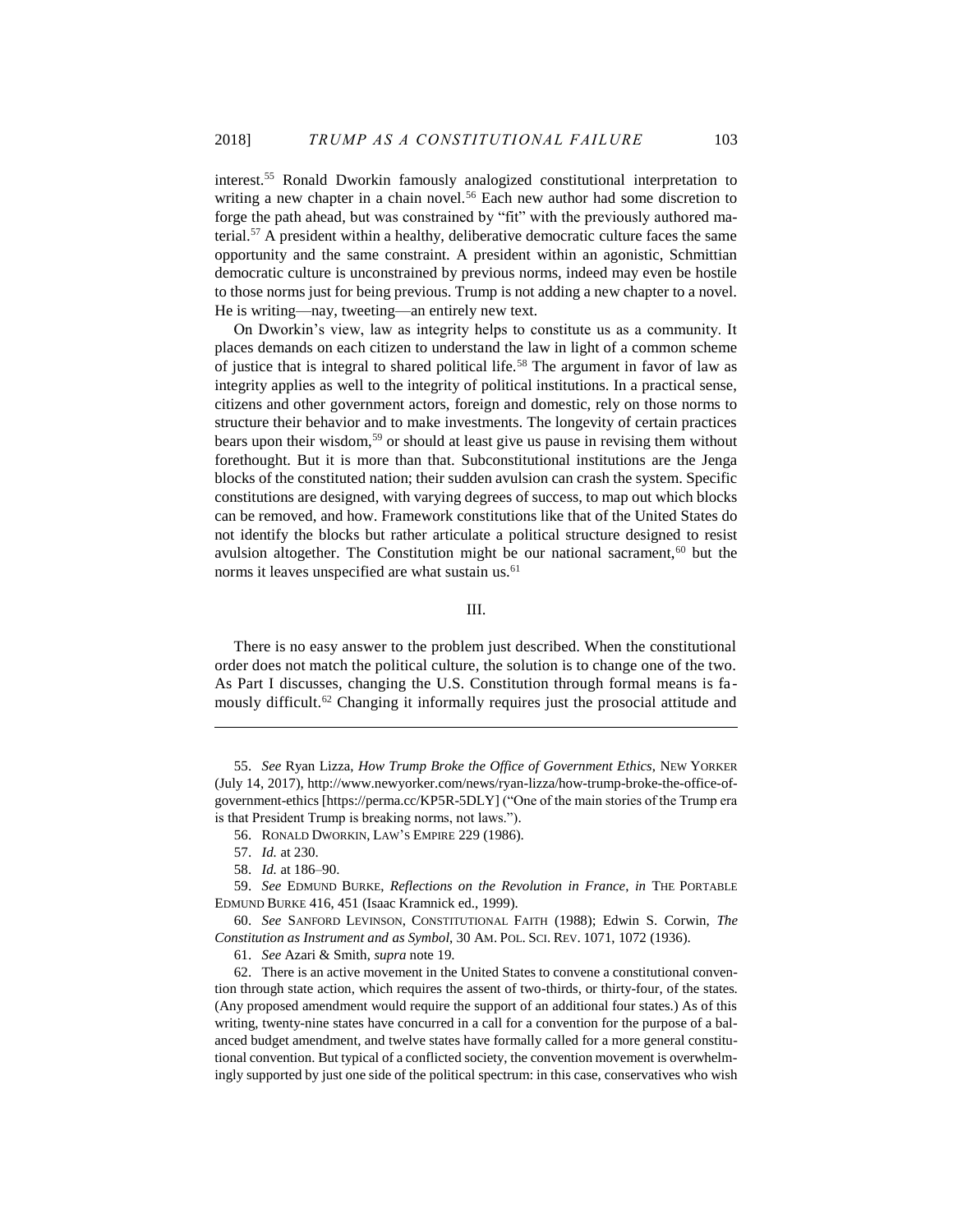orientation toward consensus that the political culture undersupplies. Moreover, designing a constitution for a deeply divided society typically requires difficult compromises and specifications that are achievable only when the cost of failure is transparent. The United States suffers from political rupture but it has suffered neither a recent civil war nor anything comparable that would put its citizens on notice as to its constitutional shortcomings. To the contrary, the current U.S. constitutional culture features a level of constitutional worship that at least borders on the cultish.<sup>63</sup>

Efforts to change the political culture itself are not much easier, but at least they are not premised on the very possibility of consensus that we must restore. This Part proposes three areas of relative promise: electoral mechanics; the media and public trust; and rights review. These areas are not promising because change within them is likely or easy, but rather because such change would be meaningful and productive.

#### *Electoral Mechanics*

The first area is voting. By that term, I mean to encompass a range of fora through which political decision making occurs, both within legislatures and among the general public. Within legislatures, supermajority requirements and other vetogates can be used to force otherwise passive or hostile parties into negotiation.<sup>64</sup> In Congress, these mechanisms include the filibuster in the Senate, so-called blue slips that enable a single Senator to block a judicial appointment from his or her state, and markup rules that require committee action in order for bills to reach the floor of the chamber. Placing political economy to one side, such constraints could be extended, for example, by subjecting budget reconciliation to filibusters<sup>65</sup> or importing the filibuster in whole or in part to the House of Representatives.

<span id="page-12-0"></span>Under certain conditions, supermajority requirements result not in consensus policy making but simply in inaction. The balance between the two is likely to depend on the political cost of inactivity in relation to compromise. In a deeply polarized environment in which party loyalists enjoy greater power through primaries (both as voters and as financers) than moderate voters enjoy through the general election, the balance can easily tip toward stalemate.<sup>66</sup> To wit, legislative gridlock appears to be a fixed feature of our national life.<sup>67</sup> The modern filibuster itself, which over the last

to enact a balanced budget amendment or repeal the Sixteenth Amendment in order to rein in deficit spending and the welfare state. A convention held under those circumstances would exacerbate rather than ameliorate the polarization that characterizes the current political climate.

<sup>63.</sup> *See* Aziz Rana, *Constitutionalism and the Foundations of the Security State*, 103 CAL.

L. REV. 335 (2015); Robin L. West, *Constitutional Scepticism*, 72 B.U. L. REV. 765 (1992).

<sup>64.</sup> Catherine Fisk & Erwin Chemerinsky, *The Filibuster*, 49 STAN.L.REV. 181, 221 (1997).

<sup>65.</sup> Current budget legislation imposes time constraints that eliminate the possibility of a filibuster. *Id.* at 215.

<sup>66.</sup> *See* Frances E. Lee, *Senate Deliberation and the Future of Congressional Power*, 43 POL. SCI. & POL. 227, 227 (2010).

<sup>67.</sup> *See* SARAH BINDER, CTR. FOR EFFECTIVE PUB. MGMT. BROOKINGS, POLARIZED WE GOVERN? (2014), https://www.brookings.edu/wp-content/uploads/2016/06/BrookingsCEPM \_Polarized\_figReplacedTextRevTableRev.pdf.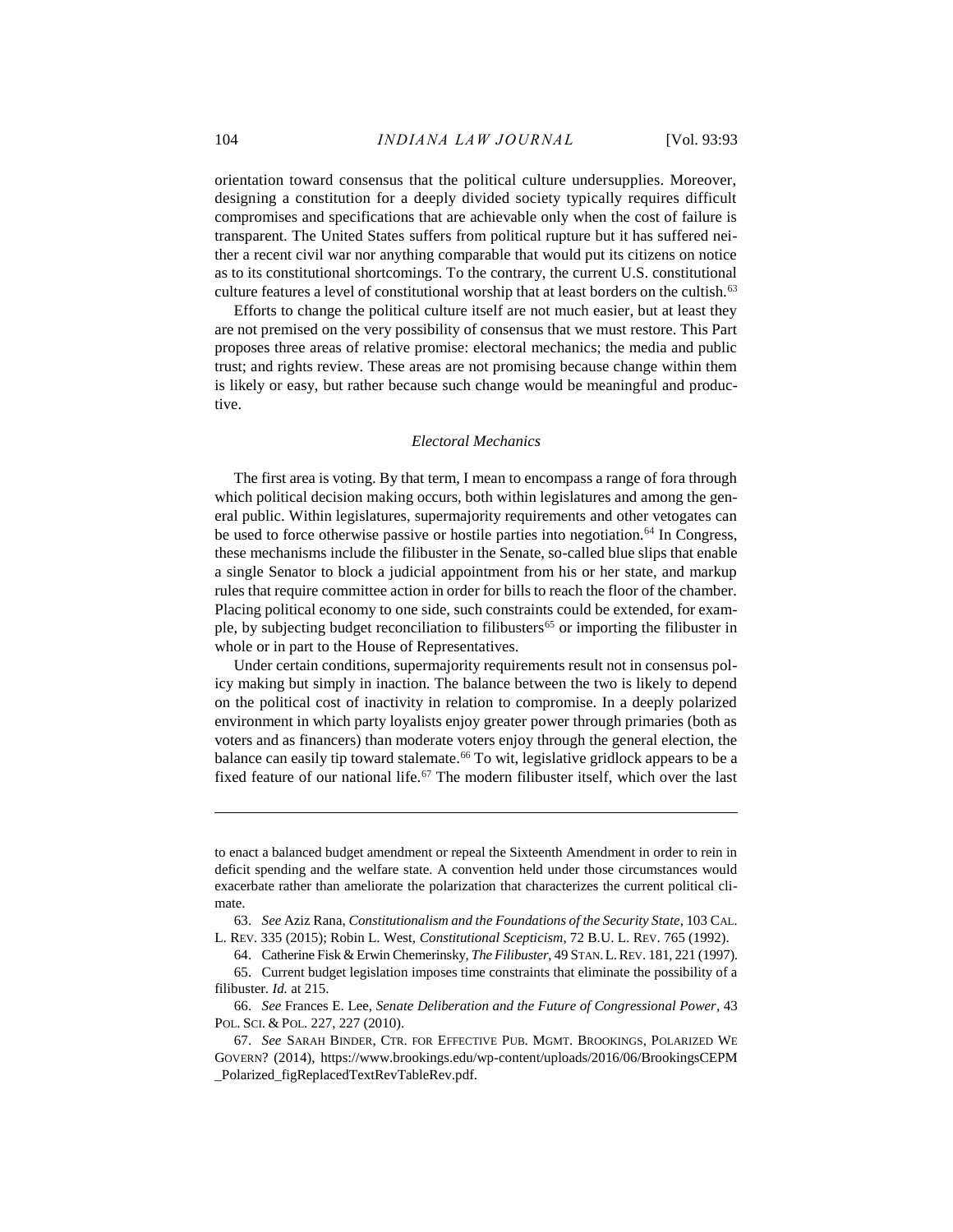three decades has come to be associated with party cohesion rather than independent senators,<sup>68</sup> reflects the current polarized climate. Accordingly, it is important to couple innovation in chamber voting rules with innovation in the electoral process writ large.

With respect to political decision making among the general public, then, a number of interventions could help to force political negotiation and deliberation. Party discipline within the United States is at historic highs.<sup>69</sup> American separation of powers was designed to operate based on diffusion of power across institutions with different bases of accountability: the House, the Senate, the President, the courts, and the states. With the rise of national political parties in the 1790s, the proliferation of political primaries after 1968, and the sophisticated use of gerrymandering to ensure that House members focus on primaries rather than the general election, the number of moderate officeholders—those open to hearing the arguments of members of the opposing party—has diminished substantially.

Party discipline can erode in any number of ways. The Supreme Court has the opportunity in its 2017 Term to develop a standard that newly subjects political gerrymandering to constitutional scrutiny.<sup>70</sup> Relaxing the existing federal statutory constraint on single member districts, and thereby permitting some at large voting, would create incentives for representatives to be responsive to a broader cross section of the population. First-past-the-post voting enables an electoral victory with less than a majority of the vote. Scrapping first past the post in favor of instant runoff or proportionality voting would eliminate the phenomenon of "wasted" votes and thereby enable third party candidates to be competitive in U.S. elections. More robust public financing of political campaigns might open the political process to actors who are not beholden to party machines.

### *Intermediation*

Restoring shared intermediaries is not easy. The media environment is forever altered, in many respects for the better. Still, the lack of trust that has accompanied media diffusion hampers political negotiation. More substantial public financing of media could provide news organizations with the resources to provide coverage that is both deep and broad. The current vehicle for public media financing is the Corporation for Public Broadcasting (CPB), which was created in 1967 and is responsible for the advent of PBS and NPR. The CPB Board is politically balanced by statute, $71$  and PBS and NPR have both enjoyed relatively strong reputations for journalistic excellence and independence.<sup>72</sup>

<sup>68.</sup> *See* Lee, *supra* not[e 66.](#page-12-0)

<sup>69.</sup> *See* KATHRYN PEARSON, PARTY DISCIPLINE IN THE U.S. HOUSE OF REPRESENTATIVES (2015).

<sup>70.</sup> *See* Gill v. Whitford, No. 16-1161 (U.S. argued Oct. 3, 2017).

<sup>71.</sup> *See* Public Broadcasting Act of 1967, Pub. L. No. 90-129, 81 Stat. 365 (codified as amended at 47 U.S.C. §§ 390–99 (2012)).

<sup>72.</sup> *See* Amy Mitchell, *Which News Organization Is the Most Trusted? The Answer Is Complicated*, PEW RES. CTR. (Oct. 30, 2014), http://www.pewresearch.org/fact-tank /2014/10/30/which-news-organization-is-the-most-trusted-the-answer-is-complicated [https://perma.cc/H27E-U7QJ]; Press Release, PBS, Nationwide Survey Confirms That PBS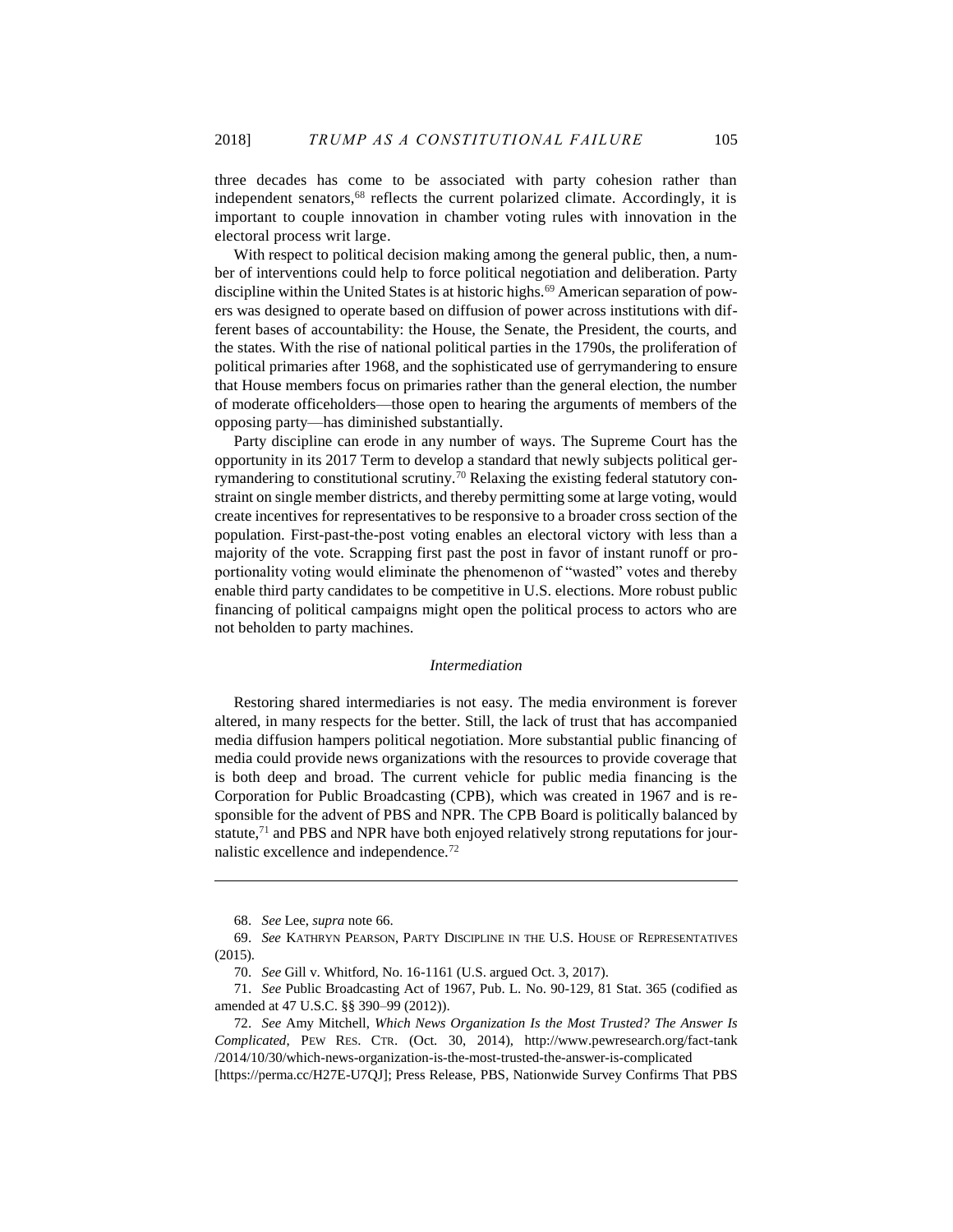It is telling that President Trump has proposed that the CPB be eliminated; its dramatic expansion could assist in restoring trust in American media. Additional public financing could take the form of increasing the budgets of public media organizations but could also be more experimentalist in nature.<sup>73</sup> For example, the Knight Foundation has seeded a fund to provide innovation grants to local media organizations.<sup>74</sup> The government could do the same through an independent but publicly financed board.

Information intermediaries need not comprise media as traditionally understood. Trusted institutions remain in the United States. Courts and the military, for example, enjoy broad levels of diffuse support that far outpace those of the political branches.<sup>75</sup> These institutions enjoy a reputation for professionalism and political independence. Likewise, certain administrative agencies such as the Congressional Budget Office and the Federal Reserve have, respectively, civil servants and political appointees whose decision making is widely viewed as nonpartisan.

We should think creatively about whether we might construct institutions focused on production or curation of information that can enjoy similar reputations. For example, South Africa's constitution provides for a Public Protector, an independent institution that serves "as a buffer between the state and ordinary people."<sup>76</sup> The Public Protector investigates complaints about provision of government services and the conduct of government officials and addresses broader issues of corruption and administrative malfeasance.<sup>77</sup> Imagine a similar institution, structured to be politically independent, that had privileged access to government information and was empowered not just to act as an inspector general to investigate political corruption but also, for example, to fact check statements issued by the White House Press Office. Such an office would raise serious separation of powers concerns, but that is precisely the point. The current separation of powers model in the United States might be inadequate to sustain the constitutional order in the present information environment.

and Member Stations Are America's Most Trusted Institution for the 14th Consecutive Year (Feb. 23, 2017), http://www.pbs.org/about/blogs/news/nationwide-survey-confirms-thatpbs-and-member-stations-are-americas-most-trusted-institution-for-the-14th-consecutiveyear.

<sup>73.</sup> *See* Michael C. Dorf & Charles F. Sabel, *A Constitution of Democratic Experimentalism*, 98 COLUM. L. REV. 267 (1998).

<sup>74.</sup> *INNovation Fund*, INST. FOR NONPROFIT NEWS, https://inn.org/project/innovationfund [https://perma.cc/V9RW-R2S5].

<sup>75.</sup> *See* James L. Gibson & Michael J. Nelson, *The Legitimacy of the U.S. Supreme Court: Conventional Wisdoms and Recent Challenges Thereto*, 10 ANN. REV. L. & SOC. SCI. 201 (2014); Brian Kennedy, *Most Americans Trust the Military and Scientists To Act in the Public's Interest*, PEW RES. CTR. (Oct. 18, 2016), http://www.pewresearch.org/facttank/2016/10/18/most-americans-trust-the-military-and-scientists-to-act-in-the-publicsinterest [https://perma.cc/AY57-SSR5].

<sup>76.</sup> Heinz Klug, *Accountability and the Role of Independent Constitutional Institutions in South Africa's Post-Apartheid Constitutions*, 60 N.Y. L. SCH. L. REV. 153, 171 (2015).

<sup>77.</sup> *See id.* at 171–72.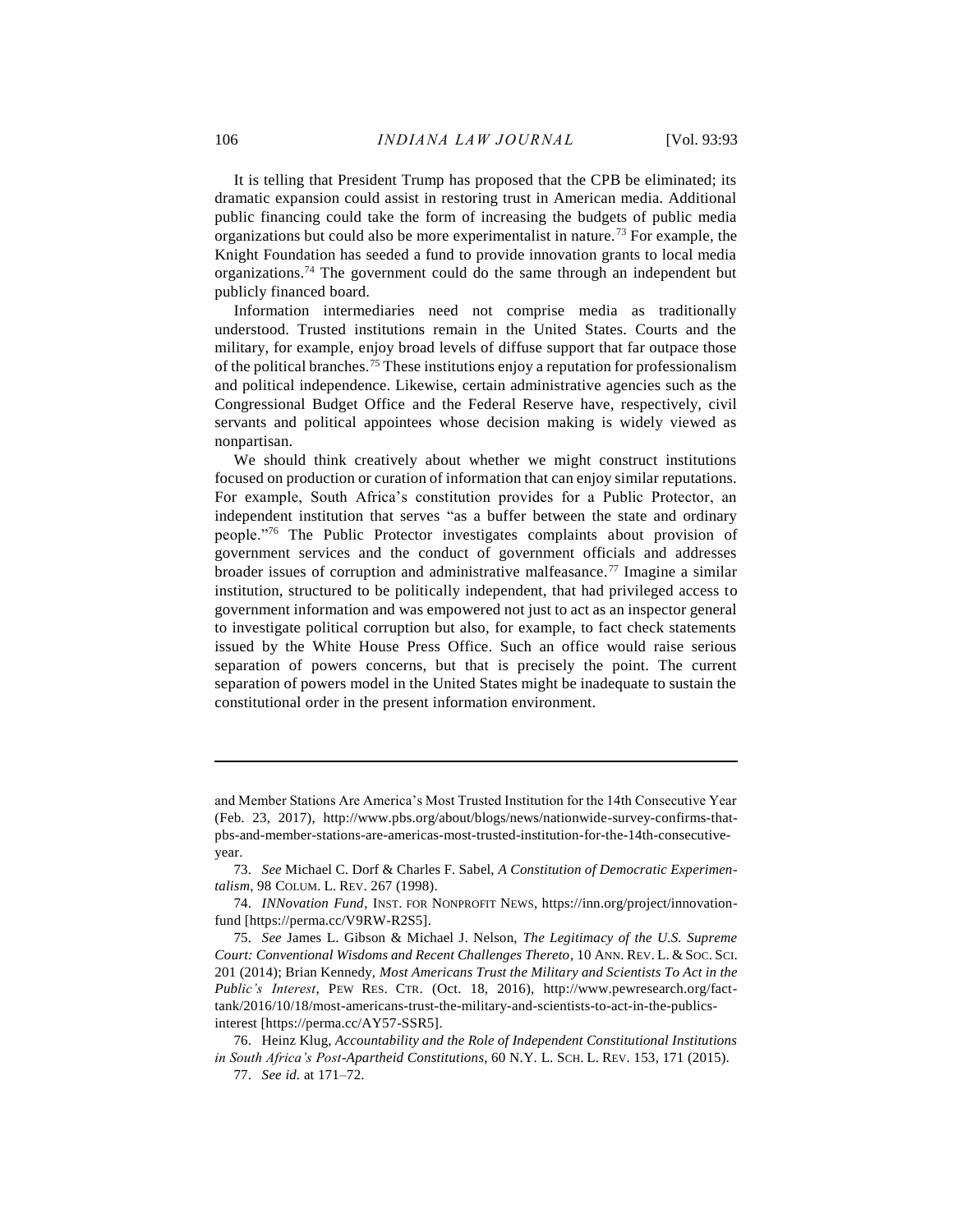$\overline{a}$ 

## *Proportionality*

Courts have a role to play in structuring the political environment to encourage deliberation. American courts can and should do better along this dimension. The notional frame for constitutional rights adjudication in U.S. courts is categorical rather than oriented toward balancing. Taking guidance from the Supreme Court, courts assess whether a rights claim may be placed in a delimited category of presumptive protection. If so, a form of strict or heightened scrutiny applies. There are many exceptions, to be sure.<sup>78</sup> But the exceptions are less in the nature of promoting balancing than in the nature of creating additional doctrinal categories: intermediate scrutiny for particular discrimination claims, special First Amendment doctrines for particular fora,<sup>79</sup> and so forth.<sup>80</sup>

<span id="page-15-0"></span>One consequence of this categorical frame is that the stakes of being declared a rights-holder are high. Thus, throughout the 1960s and through much of the 1970s, much women's rights advocacy sought to compare gender to race and thereby for women facing government discrimination to enjoy the benefit of strict scrutiny. Desegregation cases turned heavily on the question of whether segregation was de jure, in which case courts could order coercive remedies, or de facto, in which case courts were disempowered entirely. For decades, affirmative action cases featured extended argumentation over the standard of review to apply to the claims of particular groups.<sup>81</sup> Constitutional disparate impact claims and claims based on social and economic rights have been rejected on the ground that courts lack the doctrinal resources to adjudicate them contextually.<sup>82</sup> This posture towards rights encourages litigants to seek to persuade courts that they "count," that the Constitution recognizes the richness of their injuries, knowing that the alternative is being told that it does not.

<span id="page-15-1"></span>Transnationally, the alternative to categorical adjudication of the American sort is proportionality.<sup>83</sup> Proportionality is a structured framework that tends to reorient constitutional adjudication away from the ex ante question of whether the claimant is a rights-bearer and toward the ex post question of whether the government's treatment of the claimant was justified.<sup>84</sup> Proportionality tests typically understand rights broadly but require courts to focus on whether the government was acting reasonably (was there adequate means-ends fit?), efficiently (was the government action no more burdensome than it needed to be?), and proportionally (was the government's

<sup>78.</sup> Stephen Gardbaum, *The Myth and the Reality of American Constitutional Exceptionalism*, 107 MICH. L. REV. 391, 417–31 (2008).

<sup>79.</sup> *See The Supreme Court, 1984 Term—Leading Cases*, 99 HARV. L. REV. 120, 202– 12 (1985) (discussing public forum doctrine).

<sup>80.</sup> *See* MOSHE COHEN-ELIYA & IDDO PORAT, PROPORTIONALITY AND CONSTITUTIONAL CULTURE (2013); Richard H. Fallon, Jr., *Strict Judicial Scrutiny*, 54 UCLA L. REV. 1267 (2007).

<sup>81.</sup> *See* Adarand Constructors v. Pena, 515 U.S. 200, 218–26 (1995).

<sup>82.</sup> *See* Washington v. Davis, 426 U.S. 229, 248 (1976); San Antonio Indep. Sch. Dist. v. Rodriguez, 411 U.S. 1, 54 (1973).

<sup>83.</sup> Vicki C. Jackson, *Constitutional Law in an Age of Proportionality*, 124 YALE L.J. 3094, 3096 (2015).

<sup>84.</sup> *See* COHEN-ELIYA & PORAT, *supra* note [80,](#page-15-0) at 126.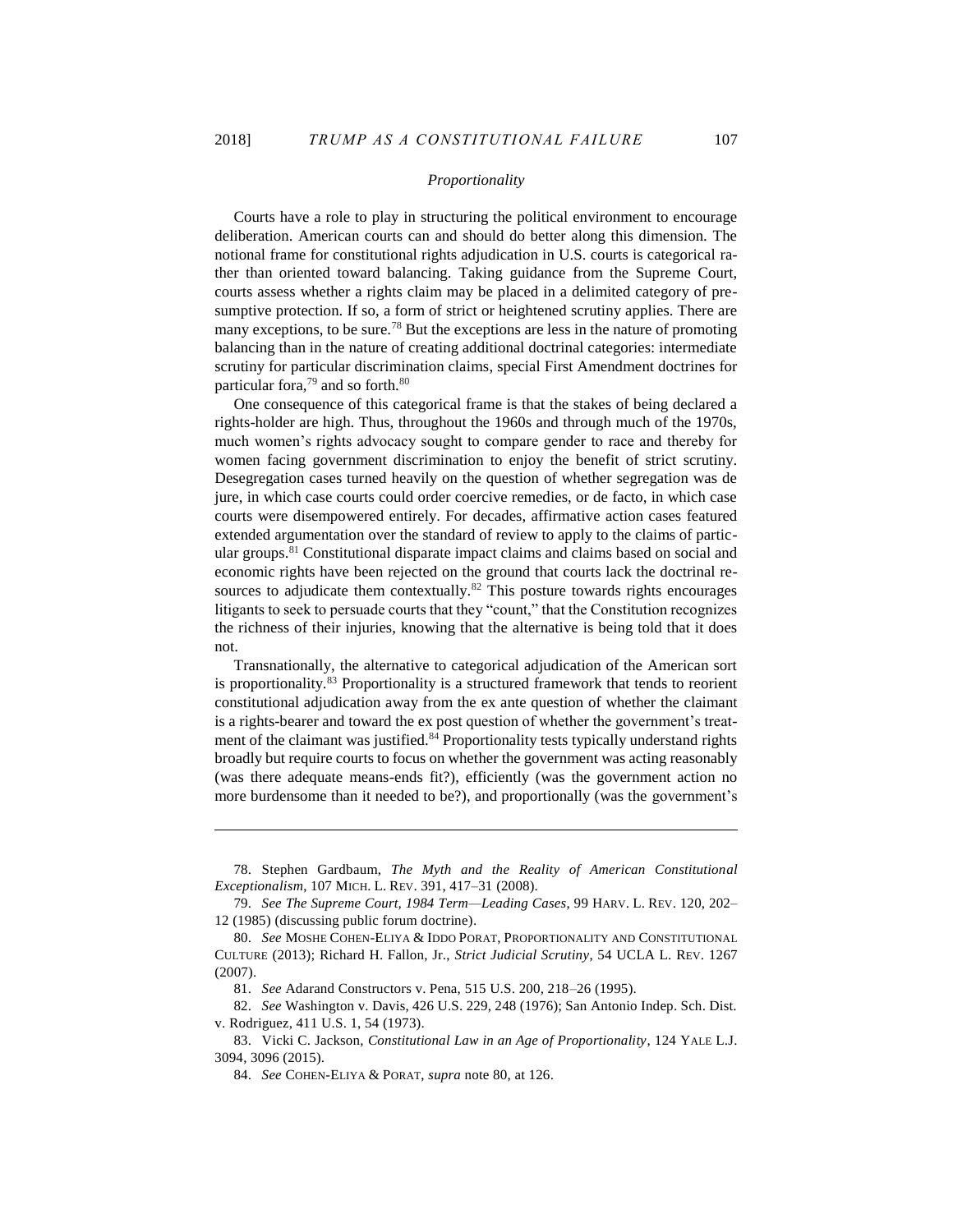action excessive in relation to the benefit in policy terms and the injury in rights terms? $).$ <sup>85</sup>

Proportionality describes the dominant adjudicative framework among the world's constitutional courts, and there are benefits to adopting it in the United States. For the purposes of this Essay, its benefits are several. First, it lowers the stakes of political conflict because it tends to avoid requiring the court to declare that one or the other side of a constitutional rights dispute is beneath constitutional concern. Second, proportionality encourages the government to take into account the concerns of affected parties, since its attention and responsiveness to those concerns informs the doctrinal test. Third, proportionality tends to channel rights conflict into conflict over empirical facts. In a postfact environment, proportionality enables judges to avail themselves of their positions as relatively trusted arbiters of factual claims.<sup>86</sup>

In addition to more explicitly adopting a form of proportionality analysis, courts can help spur deliberation by thinking more flexibly about remedies. One device used by courts around the world, but deployed rarely in the United States, is a suspension of invalidity, what the German Constitutional Court calls "unconstitutional but not void."<sup>87</sup> Under this remedial posture, an unconstitutional law is not immediately invalidated; rather, the court retains jurisdiction and gives the legislature a fixed period of time in which to craft a remedy consistent with articulated constitutional guideposts. A suspension of invalidity is a dialogic approach to constitutional adjudication that situates the court as a mediator of political conflict rather than solely as a decision maker.

#### **CONCLUSION**

A framework constitution permits a people to be the author of its own constitutional fate. A pluralistic political community that is fit for mutual engagement, one whose members understand themselves as participants in the same collective enterprise, as negotiating the same set of basic values, as dealing with others who are the same but for the political conclusions they reach, can forge durable subconstitutional institutions. For a more antagonistic political community, one characterized by mutual suspicion and an adversarial posture toward ideological competitors, a framework constitution is an opportunity for great mischief.

Donald Trump is one of history's great opportunists. The American political culture is sufficiently in the grips of political antagonism that Candidate Trump's core promise—a profane posture towards American institutions—resonated with

<sup>85.</sup> *See* KAI MÖLLER, THE GLOBAL MODEL OF CONSTITUTIONAL RIGHTS 3 (2012); Jackson, *supra* not[e 83,](#page-15-1) at 3098–99.

<sup>86.</sup> *See* Dan M. Kahan, David Hoffman, Danieli Evans, Neal Devins, Eugene Lucci & Katherine Cheng, *"Ideology" or "Situation Sense"? An Experimental Investigation of Motivated Reasoning and Professional Judgment*, 164 U. PA. L. REV. 349 (2016) (finding based on experimental data that judges' legal training helps insulate them from motivated reasoning when resolving legal controversies).

<sup>87.</sup> DONALD P. KOMMERS & RUSSELL A. MILLER, THE CONSTITUTIONAL JURISPRUDENCE OF THE FEDERAL REPUBLIC OF GERMANY 36 (3d ed. rev. 2012); *see also* Erin F. Delaney, *Analyzing Avoidance: Judicial Strategy in Comparative Perspective*, 66 DUKE L.J. 1, 47 (2016).